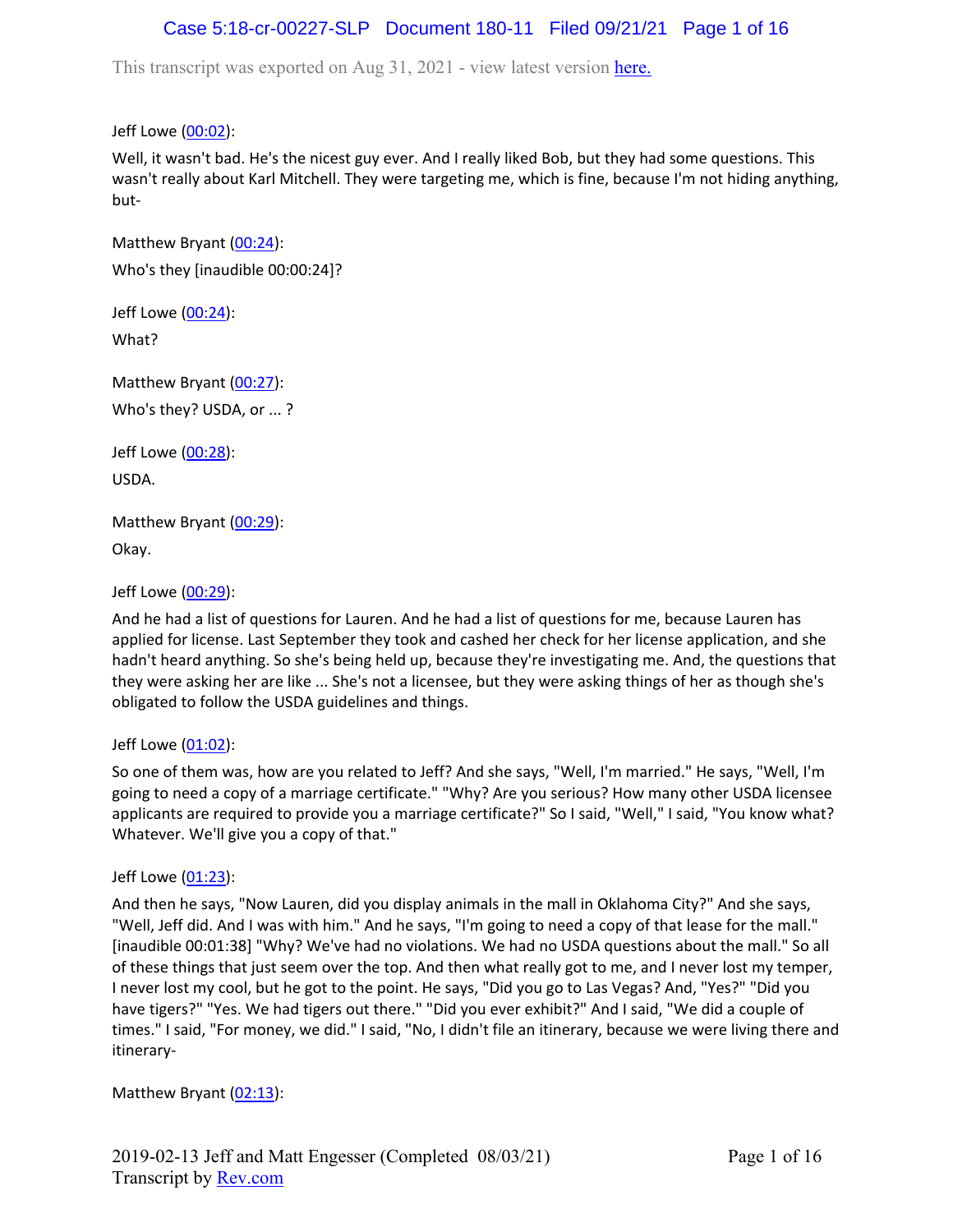## Case 5:18-cr-00227-SLP Document 180-11 Filed 09/21/21 Page 2 of 16

This transcript was exported on Aug 31, 2021 - view latest version [here.](https://www.rev.com/transcript-editor/Edit?token=4mO5ZsIvQHh7vC_JD3HCcVAx43sogecZ4KcDj5SY2EgU0n2j0tv6N0SOYbHFgzid9cJ5dHSW6zKV1BAVKjyK1rloiqE&loadFrom=DocumentHeaderDeepLink)

But you have an exhibitor's license anyway.

### Jeff Lowe ([02:14](https://www.rev.com/transcript-editor/Edit?token=BLHshzOxlgP6BRm16qM8uzt-31SrUGfo4RiBBBA85lAkEZ6CJZl6sdkK3ENnJoSKGoJq0kL5tUHbghhDRwFl4EDo_Js&loadFrom=DocumentDeeplink&ts=134.51)):

I do. And I said, "Technically, I know that a itinerary should have been filed once I became, not a private owner, and I became an exhibitor," I said. But it's at 2:30 in the morning when I get this call. And I said, "So, if I violated that, then fine me or write me a citation for exhibiting without an itinerary." I said, "I accept that and I did it," I said. But he said, "So, how do you know Karl Mitchell?" I said, "Well, we met him here at the park." And I said, "And then when we went out there, we wanted to see his facility." So I said, "We took them to dinner one night to a hibachi." I said, "We had him come over one day and swim in our pool."

### Jeff Lowe ([02:55](https://www.rev.com/transcript-editor/Edit?token=rnU4he-xE-pjotkj91TZypnbErpe8um1t3RlLB_WSqZ15XQ88l_PuP7iM0veszap3z_U6STP6IHlbK0q1Iw2AQdGP-4&loadFrom=DocumentDeeplink&ts=175.07)):

And he says, "Well, the question to Lauren. Why did you ... ?" He says, "Have you ever had business with Karl Mitchell?" And she says, "No." She goes, "We've never conducted business with him. Never did any exhibiting. Never did anything with Karl Mitchell that was monetized." And he says, "Well then, why were you using Karl Mitchell's webpage to facilitate your tiger playtime activities?" And we said, "What are you talking about? We've never done any playtimes with Karl. We've never done playtime set up through Karl." I just talked to Karl. Actually, he was on the phone when you called and I told him-

### Matthew Bryant ([03:32](https://www.rev.com/transcript-editor/Edit?token=grgVJShTTclniFSJFYTToTt9g36qOv-IX30xMEx66qpjwGGon9Qq3ig69CHhancUrd6V3dsLMgkylnnjXuF9JXwxWSA&loadFrom=DocumentDeeplink&ts=212.81)):

Is that something that they're trying to make up? Or is there something out there on the website that somebody else might've made up?

### Jeff Lowe ([03:39](https://www.rev.com/transcript-editor/Edit?token=H7JLl9MqMxeoqRW6WbTqvvzwBMuRWLZMCyVd-cZm99f57Y2AOevS2P_H9fjSa1OAx3Wl7LfjY4Z7rEMUBqZ-Jdmu2so&loadFrom=DocumentDeeplink&ts=219.32)):

I don't know and that's why I asked Karl. I said, "Karl, did you ever put anything online, offering playtimes with our babies? He says, "Never." He says, "I would never do that." And I said, "I didn't think so." I said, "But they didn't ask." And I told Bob. I said, "Bob, that doesn't sound like it's a question. That sounds like it's a matter of fact." And he says, "It does sound that way, doesn't it?" And then Bob says, "I've never seen them ask for a marriage certificate either." He says, "This is really odd." And I said, "Well," I said, "In the spirit of cooperation, I'm got nothing to hide." I said, "I'll give you what you asked for."

### Jeff Lowe ([04:18](https://www.rev.com/transcript-editor/Edit?token=D42A5_g2pGy_vsRG2UyxEo-d34w9sizT7xBOh9mOTn9LzifUvC_OLeVc9IvD8qmGQhFh8dizSM2WX8pmv0R9869OOCs&loadFrom=DocumentDeeplink&ts=258.64)):

But, he says, "I'm going to need your itinerary of all the times you went to Las Vegas." And I said, "Well, you know that we saved those and we give a copy to the USDA on every inspection." And I said, "So you guys already have it." And he goes, "Well, and can I have a copy of your inventory?" I said, "We just gave our inspector a copy of an inventory last month." I said, "It's completely up to date." And he says, "Disposition papers?" I said, "The same goes for that. They have it." I said, "So Bob, they have all these things you're asking me for. I'll produce them again. If you need me to." I said, "But, marriage information is available on the Clark County website. You can verify that we got married."

### Jeff Lowe ([04:58](https://www.rev.com/transcript-editor/Edit?token=-rRIXsIkZILsxx-6mJYxKUElkYIpxUo9iE6T8nT4yPOCvmWbmlMOzAqtmh0MXCMeBeIM8XKNJgafR7OPG5xLJpt30SI&loadFrom=DocumentDeeplink&ts=298.58)):

He wanted my Articles of Incorporation. I said, "You can go to Oklahoma State and you can get those." I said, "Everything you guys are asking me for, seems like you're trying to get me to resist, or ... " I said, "It's all available online." And he pulls out this thing. It was ... Letter of Denial was the sub chapter of the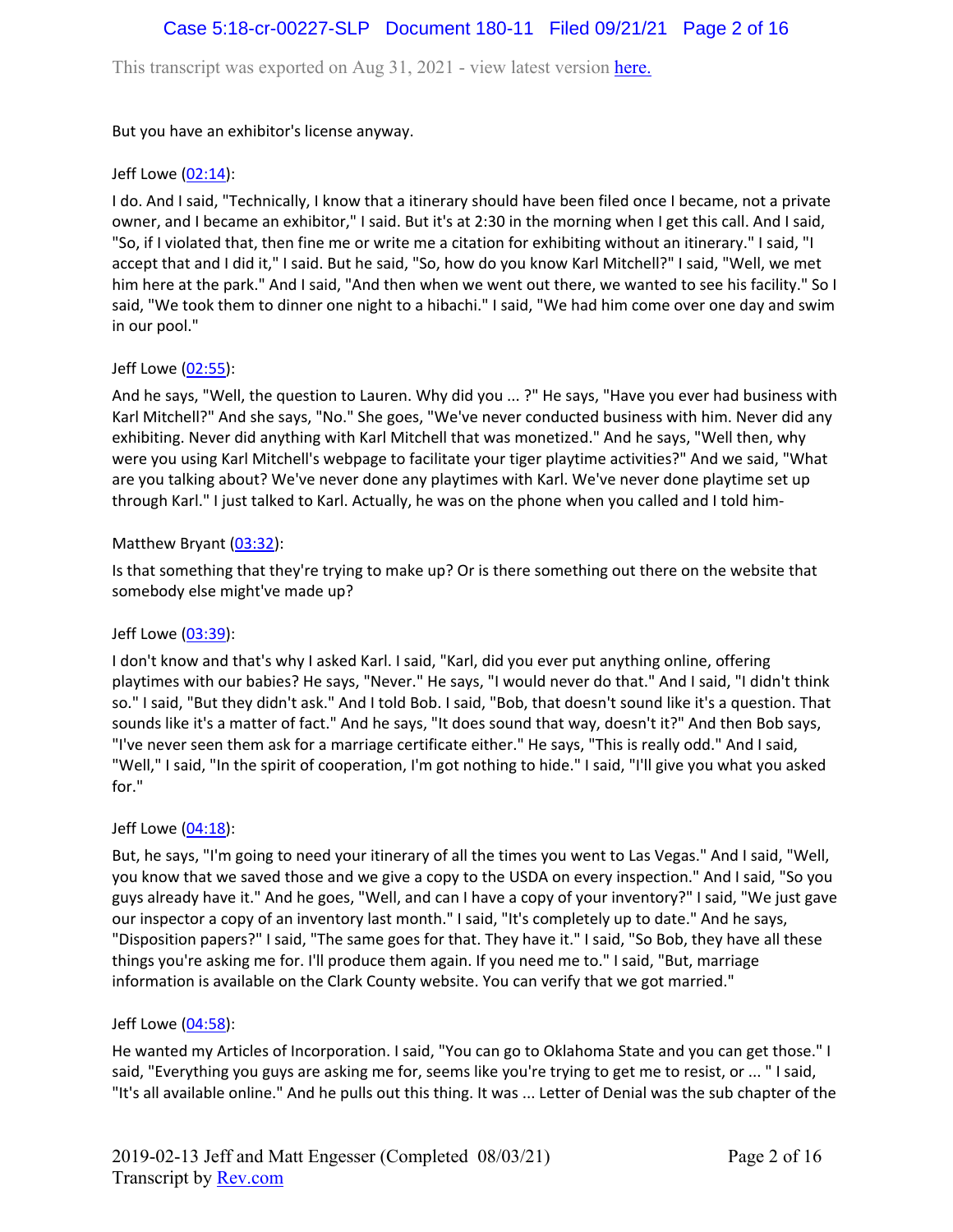This transcript was exported on Aug 31, 2021 - view latest version [here.](https://www.rev.com/transcript-editor/Edit?token=4mO5ZsIvQHh7vC_JD3HCcVAx43sogecZ4KcDj5SY2EgU0n2j0tv6N0SOYbHFgzid9cJ5dHSW6zKV1BAVKjyK1rloiqE&loadFrom=DocumentHeaderDeepLink)

USDA guideline. And he had something highlighted about filing an itinerary. And I said, "So, does this mean that Lauren's being denied a license?" He goes, "I don't think that's what it means." He says, "I think they were just highlighting it to see if Lauren actually knew about the itinerary requirement." And I said, "Well, for one thing, Lauren is a personal, private owner."

### Jeff Lowe ([05:38](https://www.rev.com/transcript-editor/Edit?token=bAIK1Olv6wjgJXgPQKxzcJyc8-y6ydivxPQKxHzPbWPfhisAQAxnTl2Csz88U9vJJw86p2-qgv41p_zEHAvnUZPAK-0&loadFrom=DocumentDeeplink&ts=338.79)):

And I said, "If you guys deny her license, based on investigating me," I said, "then I'm going to get an attorney." I said, "Because if I go out and I get a drunk-driving conviction and they take my license away, it does not affect her ability to get a driver's license." And he says, "Oh, that's a really good point." He says, "I've never thought of it that way." And I said, "Because her action ... " He says, "Well, I think they're just trying to show that if she gets a license, it's going to be you anyway." And I said, "Well, that's not fair." I said, "Bob," I said. "What if I was to die in a tiger cage today? And Lauren had to carry on this zoo?" I said, "She legally could not do it, because she does not have a USDA license." And he says, "Well, what's your experience?", to Lauren. I said, "She's been with me for five years, 24 hours a day and we've had 200 cats."

Jeff Lowe ([06:30](https://www.rev.com/transcript-editor/Edit?token=GE2N9vMDBhBhH8oAs8Qx2FcGSOTdc42vatgKT2icFkVDyTF8oDXbyJ1Ck7Vl9kCQnCmwfPZRhB8C3ylRZG61ulvJJj0&loadFrom=DocumentDeeplink&ts=390.55)):

And then he goes ... This one irritated me too. He says, "There's a rumor." And he was reading it. I saw the question. It's not Bob. He was relaying it. He says, "There's a rumor that you have acquired some cats from Joe Schreibvogel, after he left. I said, "Well, it's not a rumor." I said, "To begin with. It's a matter of fact. I transferred all of his animals to mine in September. Joe left in June." I said, "In September, when he was arrested and we knew he was not getting out, we transferred his animals to me at the instruction of my USDA inspector." And I said, "And, guess what? I have that on video if you want to see it." So he says, "Oh, absolutely. Give me a copy of that."

### Jeff Lowe ([07:15](https://www.rev.com/transcript-editor/Edit?token=l12F5Zp2bQhEBmSlqmxgHvxd0Ya1X-LAPQC6m8V-lCu5pKbAewJEvrzjMydIUwbhsJOlasPBov-eOnZ3ONciw01iJF4&loadFrom=DocumentDeeplink&ts=435.53)):

So I said, "So it's not a rumor." I said, "It's something you guys told me to do, which I obliged to and I did it." And then he says, "Another rumor that we'd like to clear up is that Shaquille O'Neal is going to be your business partner. And I said, "You know what? I'm going to refuse to answer that because it has nothing to do with my USDA license." I said, "And that's inside business information that I'm not comfortable providing you." I said, "If you want to contact Shaq's attorneys and ask for verification-

Matthew Bryant ([07:48](https://www.rev.com/transcript-editor/Edit?token=6nQCjPDdLoYv-FkIEBOFj5dP2wHc2BRXB_L-fzVxjBTEPoRPdKt9herzJUgIFaXqlaxJVIzl0p-jLF2l85Puhg-ERuQ&loadFrom=DocumentDeeplink&ts=468.14)):

That's like asking who all donate to your facility?

Jeff Lowe ([07:50](https://www.rev.com/transcript-editor/Edit?token=algJLwZjQPM8ztm2Dk7aThp7C8xeBePC76ds0yrYW6dheARswxii-4aOzgXpGWMSVuw43c53InltHwSPg4-jvwEQZD0&loadFrom=DocumentDeeplink&ts=470.43)):

Right.

Matthew Bryant ([07:52](https://www.rev.com/transcript-editor/Edit?token=dLNh0tdJfefwR9EkouZQZtGSBOSWSJVmdl2IACApZGHQ7JDIi7TkC5vcfshh33u4rZODRAwZnccWxm61vvs6T9Axc6Y&loadFrom=DocumentDeeplink&ts=472.95)): Whoever donates, that's their business.

### Jeff Lowe ([07:55](https://www.rev.com/transcript-editor/Edit?token=CNBJdtanj4_yVEpUjYcXJ-jm6gUuwp5r3GMDh1AXrCl0cQ8ojtr2KJdHUaCsSUeMhECIxcCqKDHeKX5J-1cwF2uIF_g&loadFrom=DocumentDeeplink&ts=475.01)):

It just became very weird. And I felt like I was being asked questions that no one's ever been asked for this ... So I said, "Look." He says, "Well, this took two hours." He says, "I got to write this statement up." He says, "Would you guys sign a sworn statement?" And I said, "Yeah. I'm not hiding anything." So he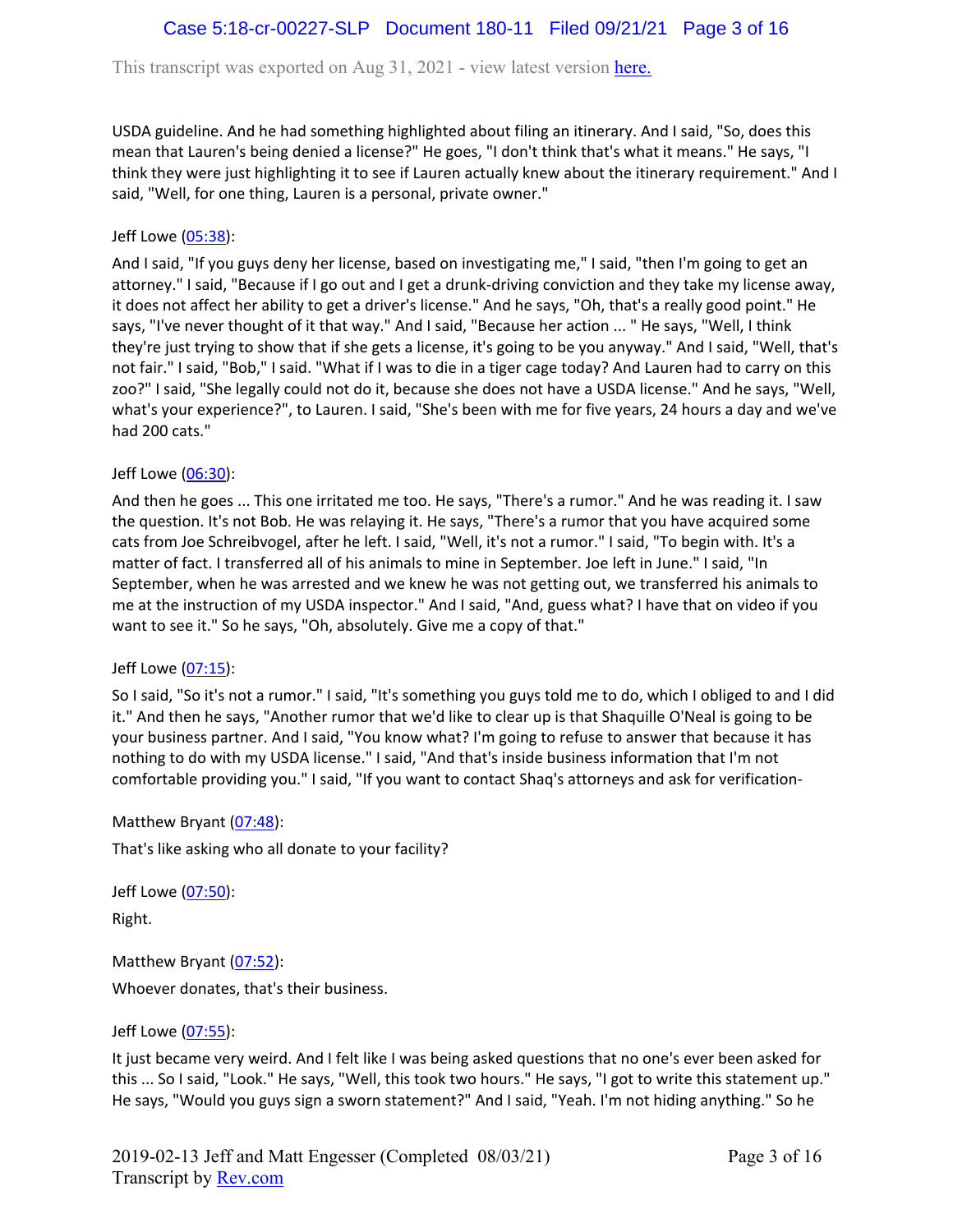# Case 5:18-cr-00227-SLP Document 180-11 Filed 09/21/21 Page 4 of 16

This transcript was exported on Aug 31, 2021 - view latest version [here.](https://www.rev.com/transcript-editor/Edit?token=4mO5ZsIvQHh7vC_JD3HCcVAx43sogecZ4KcDj5SY2EgU0n2j0tv6N0SOYbHFgzid9cJ5dHSW6zKV1BAVKjyK1rloiqE&loadFrom=DocumentHeaderDeepLink)

says, "Well, I'll come back tonight." And I went and I talked to ... We have an attorney friend who ... She represents us in the zoo. And she says, "Absolutely not. Do not sign any sworn statement." She says, "Because you didn't have me there for one thing." She says, "You should have." And she says, "It's obvious by the nature of their questions that they're they're fishing and that they are being adversarial when they ask questions as though it's a matter of fact, as opposed to a fact finding." So she said, I-

Matthew Bryant ([08:45](https://www.rev.com/transcript-editor/Edit?token=Jzkx0ylvrMYcyz4T6Pa_HcRv8GP2_DMFTMmWMwlFhSr4svn8Jr363SdE2ymJ6bNSpTH36FRyGmb_w9sJz6CfE6v1ELY&loadFrom=DocumentDeeplink&ts=525.03)):

It sounds like this was all originating from Nevada?

Jeff Lowe ([08:50](https://www.rev.com/transcript-editor/Edit?token=wB6WlM2Jumpz5uSNExWEdcPlaeuY2PD5CkL7e7Y2oUhZgG6Fu3PiXBPbRtN9VF_Fi02E-uN9SVSAa5cbR0nH4X4oxAQ&loadFrom=DocumentDeeplink&ts=530.52)): Yeah. It is. Everything was about [crosstalk 00:08:52]

Matthew Bryant ([08:52](https://www.rev.com/transcript-editor/Edit?token=iDIwatrr1i3F4G0oopfH6b2a7dBnEwgDrmi-N6kM6_sw1Gfr21Bx1mrernvynOIgKc5eF4viFWs3_lBTCgKsBD_a0yo&loadFrom=DocumentDeeplink&ts=532.37)):

It has nothing to do with your local folks that know you. Anything.

Jeff Lowe ([08:55](https://www.rev.com/transcript-editor/Edit?token=kV0NZQ_TVfXUnMeAIMhXBgUTk5ISqJ4_s43whGL3xFQsOjCBRrx1Jho-EbaiAjXhTxcmrka_TP6Wp0Qd0vtry53teIw&loadFrom=DocumentDeeplink&ts=535.23)):

No. So I text him back. I said, "Look, at the advice of the attorney," I said, "I'm happy to provide you with the documents you've asked for." I said, "Even though you probably already have them." I said, "I'll get you copies." And I said, "But at the request of my attorney, or the advice, if you want to have another meeting with us, with her present, and she's approved of my answers, I will sign a sworn statement." And he says, "Well, will you sign just a sworn letter that you said those things?" And I said, "Well, what's the difference?" I said, "Again, if you guys want to come at me with legal proceedings, that's what discovery and depositions are about. You can get all your sworn statements during deposition."

Jeff Lowe ([09:38](https://www.rev.com/transcript-editor/Edit?token=octNCdaqVSxM0R84_NazIuzl3hEjXbo7h1kEgZ8MBr4XrFEWyfnWvACnPdF871DsDy6Rb533YtFhD4nu26Ams_FA5eU&loadFrom=DocumentDeeplink&ts=578.3)):

I said, "But this doesn't seem like it would be advantageous to me to sign a sworn statement, just handing over this ... " Because, right now, [Leanne 00:09:48] says they can't use this interview as testimony in court, because they don't have a sworn statement. I said, "You know what? I've cooperated with you fully. I've given you truthful answers. I even admitted to cub-petting thing," which is legal in Vegas. I told him. But I said, [crosstalk 00:10:09]

Matthew Bryant ([10:09](https://www.rev.com/transcript-editor/Edit?token=R2vFpi0QiLbLfcqX4Tr9JfskOBeiNuwHW5qUIbOImmGxZw_SLOQCbRcQCyXWntjlHfb9pjKyAYU110_b4p3GsXp4w5g&loadFrom=DocumentDeeplink&ts=609.26)):

We all know what happened.

Jeff Lowe ([10:10](https://www.rev.com/transcript-editor/Edit?token=EfJVKn-IaVZQXzKG1XGuVIbBkpdFIED-HdL8ahnl8PTH-9_CwcoUce6tSqYVIGuTqDa1RgCxmNfI6KrW3957yZqUbRo&loadFrom=DocumentDeeplink&ts=610.6)):

I said, "I'm not comfortable signing a sworn statement. If you guys want to pursue me in a courtroom, we'll do depositions and then my statement will be under oath." And I told him. I said, "I won't lay down for this." I said, "Lauren's entitled to a license. She's more qualified than most people holding licenses."

### Matthew Bryant ([10:36](https://www.rev.com/transcript-editor/Edit?token=wyCaDvgRN2pMMVKOFmNzeAGe4MUL2I_h0PW0JercVhcxz82bXgCUBzUzOUdsxwicWmYHvhJkDcaWZk816aoPPA45J_M&loadFrom=DocumentDeeplink&ts=636.3)):

Sure. I don't think you have anything ... And you're not recording me, are you?

Jeff Lowe ([10:46](https://www.rev.com/transcript-editor/Edit?token=QUtDvVWDrHgz4yKLzvgqahWcI6LfDLtVAG7Yey1UPqYu3A-ImJWP5Cl3m7mT7sumCkQNUHxzUwu1Hd4kmh7hO4umMMY&loadFrom=DocumentDeeplink&ts=646.6)): No.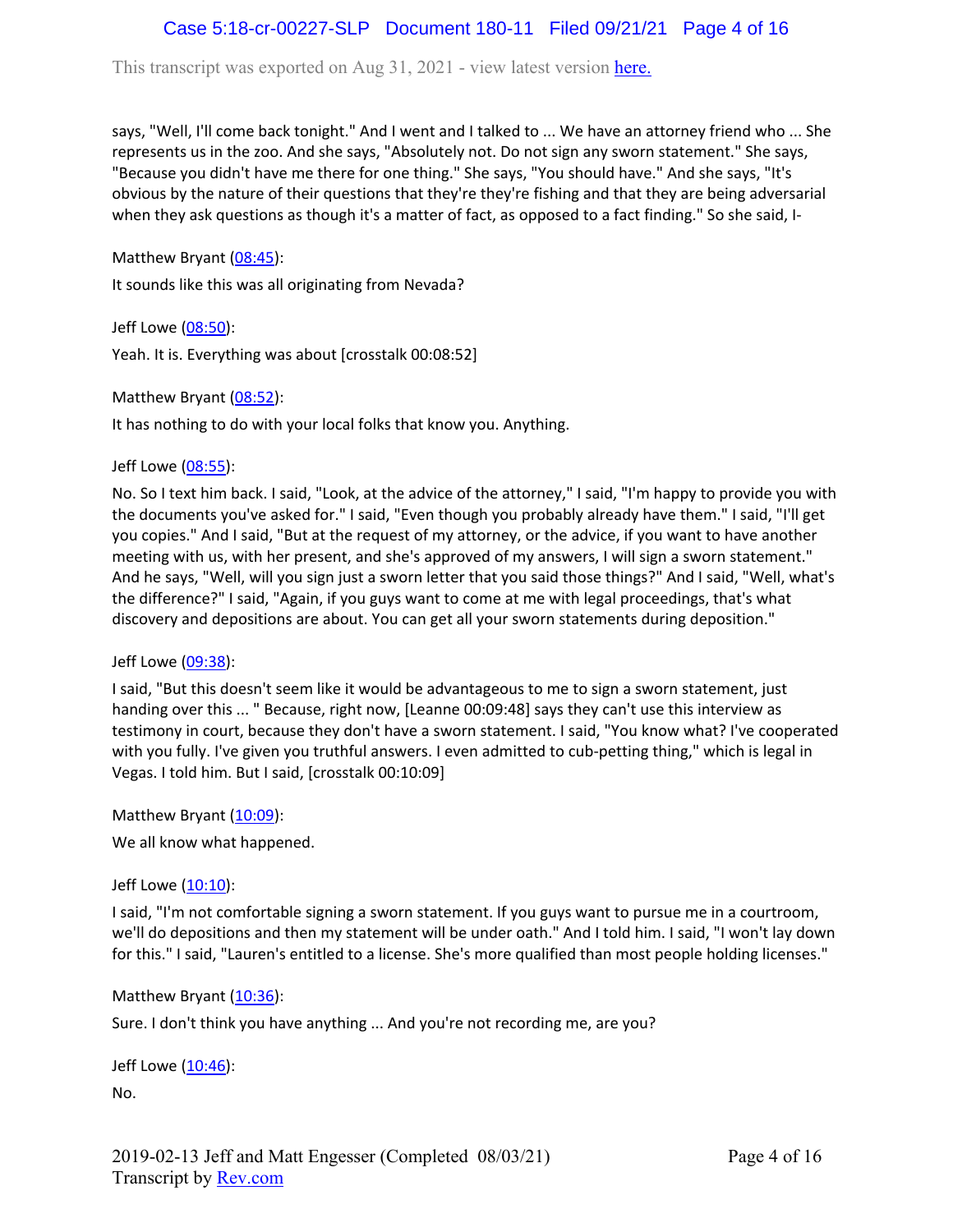# Case 5:18-cr-00227-SLP Document 180-11 Filed 09/21/21 Page 5 of 16

This transcript was exported on Aug 31, 2021 - view latest version [here.](https://www.rev.com/transcript-editor/Edit?token=4mO5ZsIvQHh7vC_JD3HCcVAx43sogecZ4KcDj5SY2EgU0n2j0tv6N0SOYbHFgzid9cJ5dHSW6zKV1BAVKjyK1rloiqE&loadFrom=DocumentHeaderDeepLink)

Matthew Bryant ([10:47](https://www.rev.com/transcript-editor/Edit?token=c3-44L70dXkeYDG8nVsEbz1vCwbXdrYhYIRKqC_N9iX0G5BXaznTrTdaWYa9FGkD7BYUjnzRgUc40d1eJaGOooYSrCU&loadFrom=DocumentDeeplink&ts=647.32)):

Yeah. I think, between us, I think it's a fishing trip. I think that somebody's got their panties in a wad for you out there in Vegas. And they're just fishing. If you want my opinion ... You haven't asked, but if you want, I'll share it with you.

Jeff Lowe ([11:08](https://www.rev.com/transcript-editor/Edit?token=TgQ8YhKMH5sdz4ZWG2OO15-7I4b6BvBKJKyjHLuuGxpSWY6SKv5qj2hInoKlOlSIv2mDHbhIMImL92yk38FtM_iwXp8&loadFrom=DocumentDeeplink&ts=668.04)):

I want it. I value your judgment.

Matthew Bryant  $(11:12)$  $(11:12)$  $(11:12)$ :

[crosstalk 00:11:12] ... to do this deal here is not to give them a sworn statement. I think you're right on that. But to be hat in hand and non-threatening, and very cooperative without doing the affidavit to the point to be like, "Hey Bob, I can set up an appointment. We can go up there and talk to my attorney. We can do this and [inaudible 00:11:33]. And she thinks the affidavit is not going to put me in jeopardy, so we can do that. I got no problem doing the affidavit. I want USDA to know that I'm going to cooperate fully. And I've admit where I've been wrong on some minor instances. [inaudible 00:11:45] But a lot of this stuff, that's being alleged to stuff that just caught me out of left field. So, naturally I want to be defensive. But I want to be defensive with caution, to let USDA know that I want to be very cooperative also."

Jeff Lowe ([12:00](https://www.rev.com/transcript-editor/Edit?token=6qLKd4cnRhw2-77WvLl8jBWb8oAadYqm293A9YFl5aMIquEMuH7WnEojr3rOlPs9hjVVUhY6fyYiU4GjhUCQ123Axsk&loadFrom=DocumentDeeplink&ts=720.77)):

Right?

```
12:01):
So-
```
Jeff Lowe ([12:03](https://www.rev.com/transcript-editor/Edit?token=6_6_TVVpqBxFG0CCegbyYIfXaQdciyV4e0f-n46k5DhG4tcv8qp-3EGoKCSW5VeJKB84oeXOxDoQhTgVWaDxI71ZrBQ&loadFrom=DocumentDeeplink&ts=723.3)):

I think when I see you I'm going to let you read my text message to him. I think you'll say you did a very good job, because that's exactly ... I said, "Look, I want to cooperate. I want to help you figure out and close this thing down. Because ... " I said, "If I need a citation for exhibiting cubs a few times then I deserve it. Give it to me." And I said, "I could calculate that into the cost of doing business." But he says, "Have you ever been arrested for any animal offenses?" And I said, "No." I said, "The day that they seized my cats, they didn't arrest me." I said, "The only reason I got arrested is because some cute redhead wrote down my court date wrong and I missed court." I said, "That's why I got arrested it. So my arrest was over missing a court date."

Matthew Bryant ([12:49](https://www.rev.com/transcript-editor/Edit?token=no4I4eWzTjzhhpE4Wf2zJ1p_aUNj7rMRP3GjLvJLA91GT3F-4fWmmZ3IHLwIuwp56TrE3pdX_XfD0XIYqnquxabWoe8&loadFrom=DocumentDeeplink&ts=769.25)):

Yeah, all right. I know all about that [crosstalk 00:12:51].

```
12:51):
```
So-

Matthew Bryant  $(12:53)$  $(12:53)$  $(12:53)$ :

But take my advice, if you will. Even when it's aggravating, be like, "Okay, I'm not going to roll over and play dead, but I'm going to be very nice and very cooperative through the process."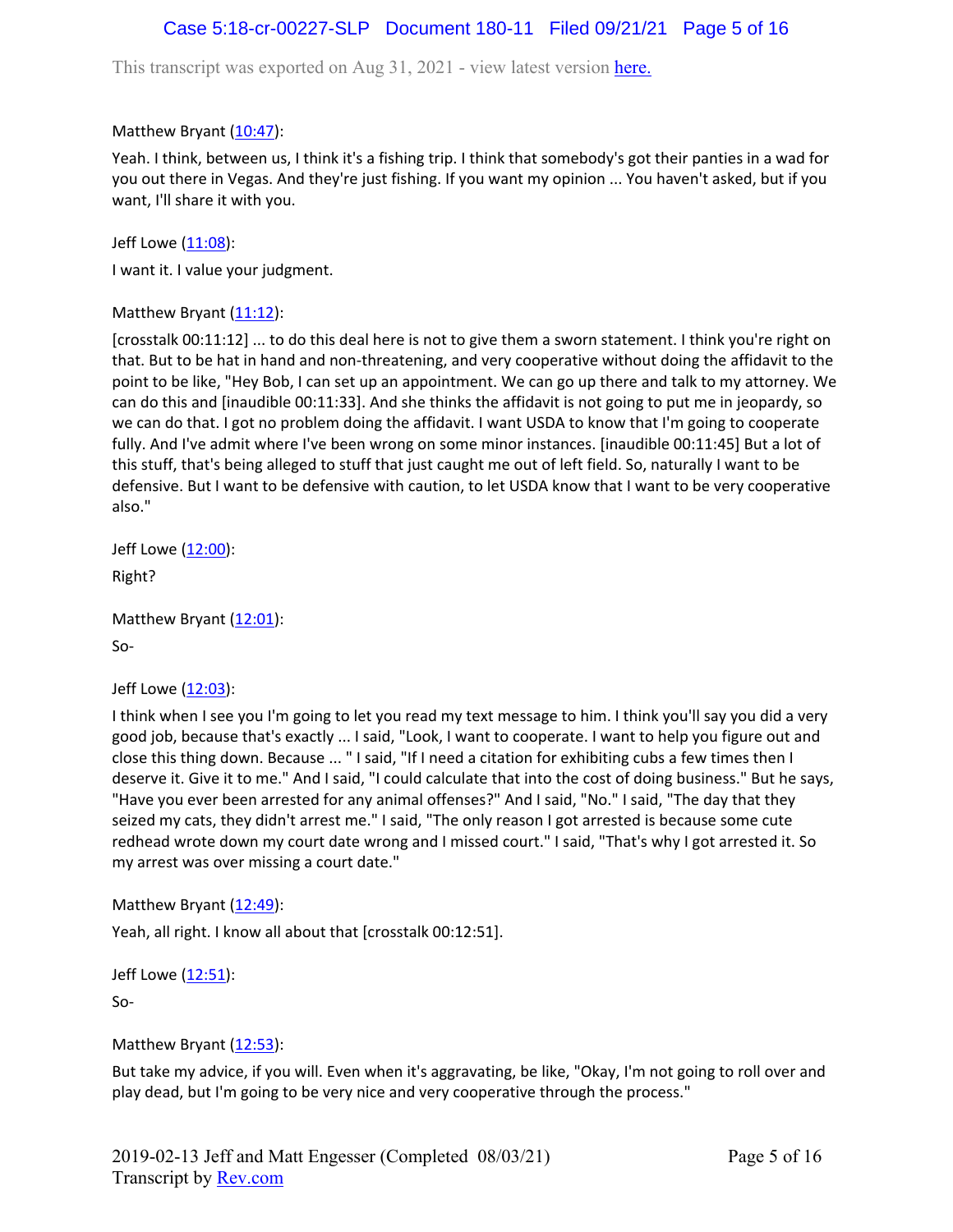# Case 5:18-cr-00227-SLP Document 180-11 Filed 09/21/21 Page 6 of 16

This transcript was exported on Aug 31, 2021 - view latest version [here.](https://www.rev.com/transcript-editor/Edit?token=4mO5ZsIvQHh7vC_JD3HCcVAx43sogecZ4KcDj5SY2EgU0n2j0tv6N0SOYbHFgzid9cJ5dHSW6zKV1BAVKjyK1rloiqE&loadFrom=DocumentHeaderDeepLink)

### Jeff Lowe ([13:07](https://www.rev.com/transcript-editor/Edit?token=22PSdBW2yytY8623e2PLeooSvoU3GnorD-yHUUtp9LDJ2Uh-7W9oa_BKFlrnRBZPCtDd0vSby5xK_mO5MHnC0NXDJ7U&loadFrom=DocumentDeeplink&ts=787.95)):

Yeah. And listen, as you know, Lauren was recording this, because we didn't know what it was about. And we didn't tell him, because when you walk past that sign to the front and says, "Once you pass this point, you're subject to be audio or video recorded." So she recorded the interview and he said some things that he probably wishes he hadn't said now, in hindsight. But when he asked me for this point, I said, "Look," I said, "I sent audio file of the interview to my attorney. She thought we treated each other with respect. She thought my answers were precise, and answered the questions." And I said, "But she just does not feel comfortable with me signing a sworn statement." And, he says, "Well," he says, "Because you didn't tell me I was interviewed, can I get a copy of that?"

### Jeff Lowe  $(\underline{13:54})$  $(\underline{13:54})$  $(\underline{13:54})$ :

And I said, "Well," I said, "let me ask my attorney." I said, "Because I noticed you had a great big file worth of stuff there that you didn't share with me. And I would have liked to have seen what's in your file." "But," I said, "I doubt she's going to have a problem with it." I said, "But [inaudible 00:14:11]." He said some things that he didn't agree with this whole thing. It didn't sound like coming out of Las Vegas. He thought their questions were very inappropriate. And so, he probably wishes he hadn't said those things. And he's talking trash about Donald Trump. So-

### Matthew Bryant  $(14:30)$  $(14:30)$  $(14:30)$ :

So they better not record me then.

### Jeff Lowe ([14:34](https://www.rev.com/transcript-editor/Edit?token=2e3NluMBoiK3Oo6LNsYq3WutYG97hN_Eihb3ZuFumwzf-V0Jk9s3NpKPHV7xY_Wk3Cp-Cw6UrsyHMhVvE6cl2p6yr9k&loadFrom=DocumentDeeplink&ts=874.18)):

No. Or me. He's the worst president ever. But I told him. I said, "Look," I said ... Because everything he said, rumors, rumors, rumors. I said, "Bob, the only reason we did this is to protect myself from being accused of all these rumors. So, I-

### Matthew Bryant ([14:50](https://www.rev.com/transcript-editor/Edit?token=4hwculyaIJqT0OfsI4QNrIdP4PatxcglirwRzpua2CRAyMUTBjXSLqcVH-dO7Aq0pnVUQkG13aQ44OZ2p8vkxiOf5Ak&loadFrom=DocumentDeeplink&ts=890.94)):

I think it's just a fishing trip. If that's all they got, is an itinerary thing. And if they pull something up on Facebook about you offering to sell, you should be able to ... Or the playtime thing, whatever they're talking about. That should be something that you and ... What's his [crosstalk 00:15:12] Mitchell out there can easily prove as bogus.

#### Jeff Lowe ([15:15](https://www.rev.com/transcript-editor/Edit?token=n21CVvffZ1iu7IG7CZHjdENIMkrALKdsdN5eOpNpVOVP-8_hYf6-7lddsPnoVbs0IG3F1zyC-9O4XQD50lEBWKhdNmY&loadFrom=DocumentDeeplink&ts=915.15)):

Yeah, it didn't. If I had done it, I'd say, "Oh yeah, we advertised it." But I didn't. And he goes, "Well, who operates your Facebook page?" And I said, "The zoo page or my personal?" And he says, "Hm (affirmative). That's a good question." And I said, "Well, I'll tell you. My personal page has nothing to do with the business." I said, "So, whatever I post on there is ... But, I obviously operate my personal page and Lauren operates the zoo." And they acted as though there was something up there and there's absolutely nothing. But you know where I think they're going with it, is that we used to post pictures of me driving around with pictures of a tiger sitting in my lap while I'm driving down a highway. Because the USDA asked me about that one time. He says, "Well, you know that they're supposed to be an approved carriers."

Jeff Lowe ([16:00](https://www.rev.com/transcript-editor/Edit?token=bEhvxG00Wj00mtkx_PcrZP2eErVJB8vcF-BVDBE0hJCnUr6xbDWsvLsRO1xMzIQQQiWsWiRr0RVVu10GAUnPZ-k7Y2E&loadFrom=DocumentDeeplink&ts=960.28)):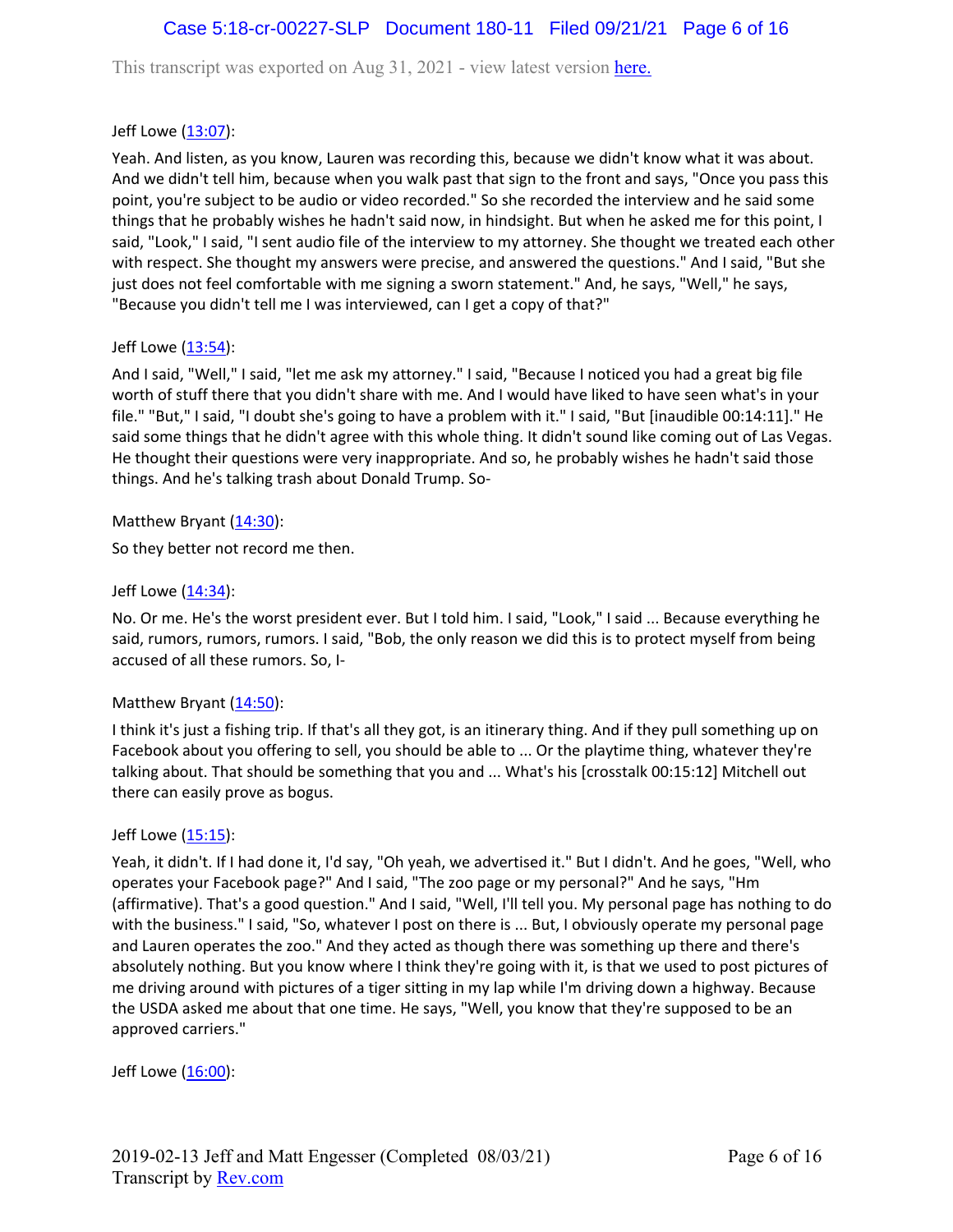# Case 5:18-cr-00227-SLP Document 180-11 Filed 09/21/21 Page 7 of 16

This transcript was exported on Aug 31, 2021 - view latest version [here.](https://www.rev.com/transcript-editor/Edit?token=4mO5ZsIvQHh7vC_JD3HCcVAx43sogecZ4KcDj5SY2EgU0n2j0tv6N0SOYbHFgzid9cJ5dHSW6zKV1BAVKjyK1rloiqE&loadFrom=DocumentHeaderDeepLink)

I said, "They're supposed to be an approved carriers when I'm operating under the auspices of my USDA, whether I'm going to exhibit." I said, "But when I'm just driving around Oklahoma, going to Lowe's, it's perfectly legal for me to drive with my animal walking around my car." I said, "If a state trooper or a local sheriff wants to pull me over for dangerous driving, that's one thing. But it has nothing to do ... My USDA license doesn't mean I had to forfeit my rights is a private citizen." I said, "So you guys don't dictate what I do with my animals when they're not being used for the purpose of exhibition." And he says, "You're true.I would agree with you 100%."

Jeff Lowe  $(16:41)$  $(16:41)$  $(16:41)$ :

So, I think that's what the whole Facebook thing was about. Asking who ran the Facebooks and who posted the pictures. But yeah, Karl says, "Jeff," he says, "We have never put your name." He says, "We've never offered cub play times. And ... " I said, "I didn't think you did, because I'd have chewed his ass for it if he would have. But ...

Matthew Bryant  $(17:03)$  $(17:03)$  $(17:03)$ :

Well, don't fret over it. And I think you did real good, because Bob will be your advocate, I believe that. Look, he was cooperative. He told us everything we wanted to know. Bob's a good guy. Bob-

Jeff Lowe ([17:15](https://www.rev.com/transcript-editor/Edit?token=0gnJVnt-uRoBVMthqW3FhZp8fdwdpMO0DpBcgIeW91hWiKyJiVTUItbzn3dGSToF7tn-iONPDZQLxI-XHtzDy041HkQ&loadFrom=DocumentDeeplink&ts=1035.27)): I really like him. He seems very nice.

Matthew Bryant ([17:18](https://www.rev.com/transcript-editor/Edit?token=T5uhIlCTSYqKOuxDi4jPMq-egw1q3u_HFnlZ6bBbKaQYVVAttnJrifxqRcrDeQ18k5mXpWw1DSmr3dDpE-e-S1c4piI&loadFrom=DocumentDeeplink&ts=1038.24)): He's nice, plus he's got common sense.

Jeff Lowe ([17:21](https://www.rev.com/transcript-editor/Edit?token=OoPrqN8hbzcsqG_AjYDmW9Y8eIKkOA2u8Ua5UeQZadeRowqfJk4YiOesJzkOeogewVUjjw-LCLXCba8M7z3Z7AeLNEk&loadFrom=DocumentDeeplink&ts=1041.68)): Right. Yep.

Matthew Bryant  $(17:24)$  $(17:24)$  $(17:24)$ :

So we'll just see where this goes, USDA. Nothing's going to happen fast with him.

Jeff Lowe ([17:29](https://www.rev.com/transcript-editor/Edit?token=wg7ZFF2oMrBwyLH8-4et53ooiepqGu9p6h_yzK9SvfJFYbA0T3-XhdgIIZTH6KT-qgpPo42WYE1gO6lToiETG_BJOhg&loadFrom=DocumentDeeplink&ts=1049.31)):

Yeah. We were talking to Scott down the Sharkarosa today. And he's the most ... Someday you got to meet him. He is the most by the book, nicest guy, never break a rule. And he says the grief that he gets from the USDA over things is just unbelievable. And he actually drove his car out to Fort Collins and met with Dr. Sabala to say, "Look, you need to take five of us from places you like and five of us from places you hate. And, once every year, we get together and we go over some of these issues that your inspectors are creating problems where there are no problems." And so he's a super nice guy. But if they're bothering Scott of all people, then I have to expect that they're going to-

Lauren Lowe  $(18:20)$  $(18:20)$  $(18:20)$ :

There's no hope.

Jeff Lowe ([18:22](https://www.rev.com/transcript-editor/Edit?token=jhl1n2zJlLPoaRgWk1z5powD5gmXOuGF6t19tHP9rF4u8XIz59G7brQx1lUSGS1gstXM5HoBvSmGXGFOOliE9qKawmY&loadFrom=DocumentDeeplink&ts=1102.61)):

... that they're going to screw with us, because we're higher profile than he is.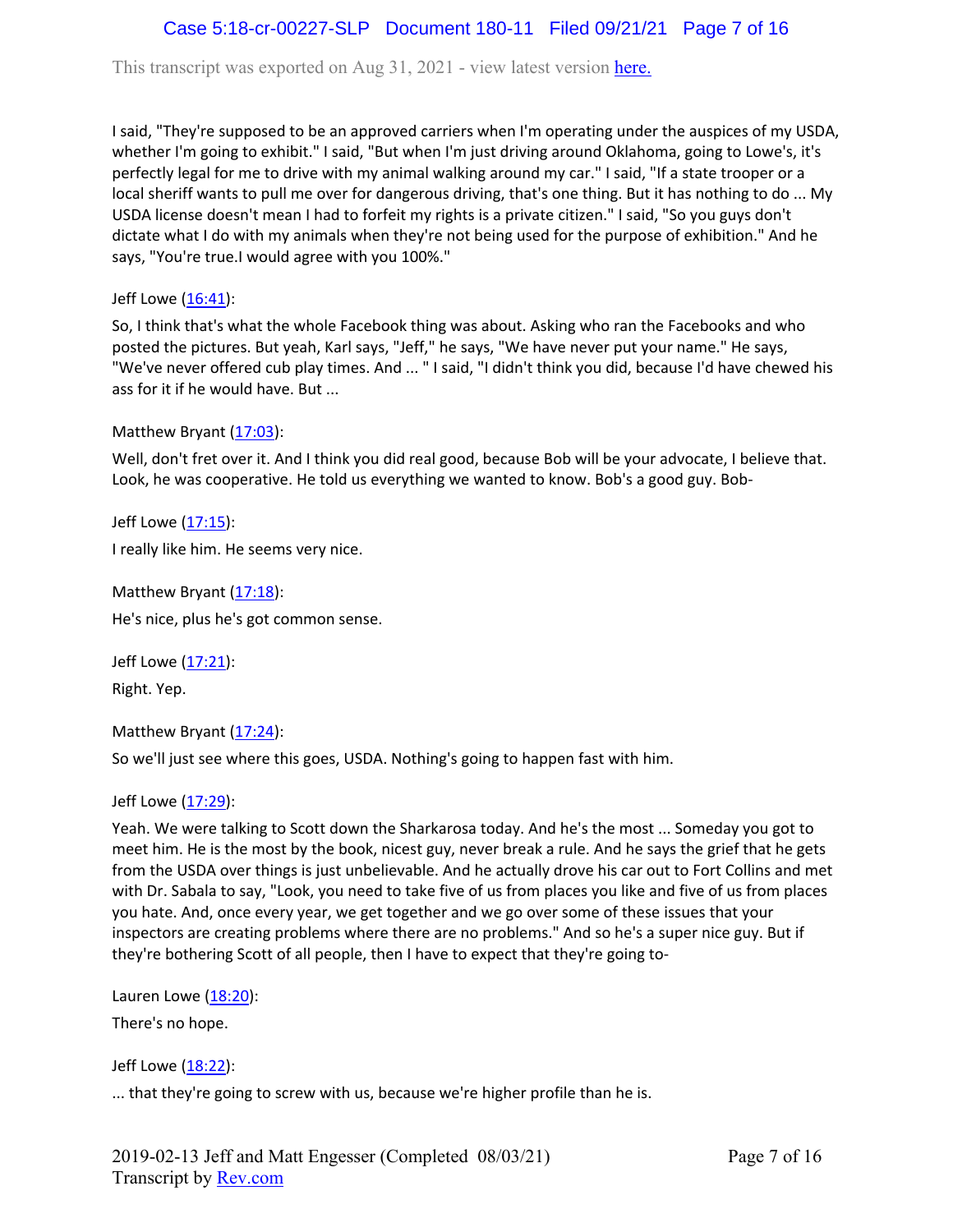# Case 5:18-cr-00227-SLP Document 180-11 Filed 09/21/21 Page 8 of 16

This transcript was exported on Aug 31, 2021 - view latest version [here.](https://www.rev.com/transcript-editor/Edit?token=4mO5ZsIvQHh7vC_JD3HCcVAx43sogecZ4KcDj5SY2EgU0n2j0tv6N0SOYbHFgzid9cJ5dHSW6zKV1BAVKjyK1rloiqE&loadFrom=DocumentHeaderDeepLink)

Matthew Bryant ([18:26](https://www.rev.com/transcript-editor/Edit?token=rnlcD3UW96l7SHbbBuCZQCV4b9C7be6i6Zb7iw6pzDWZmRdujfX-YNRC-Lrn8BdPYkD4zPBb0dvwbD7XPnClr9EB7WU&loadFrom=DocumentDeeplink&ts=1106.49)):

I think so too. Coming out of Joe's crap and all the mess that he created.

Jeff Lowe ([18:36](https://www.rev.com/transcript-editor/Edit?token=MsWL8oKeNCj_K0HfBQ6diWo8JfIOSg6a9IrN8RYjivf2urnnVaRh8WTR6LyvpO_aVZXse5PqmXqZ0KlyHb1cgOsIhqg&loadFrom=DocumentDeeplink&ts=1116.13)):

Yep.

Matthew Bryant  $(18:38)$  $(18:38)$  $(18:38)$ :

Yep. You'll get down there to Thackerville and get your own place and get out from underneath that umbrella, and it'll just get better.

Jeff Lowe ([18:45](https://www.rev.com/transcript-editor/Edit?token=_j4LwdxNXzAtpbGJu6NwrsMHljb8BT7ZaDzHrIYU_8rmYO8VaxcwMS0ooVhZPHXWd9bXscQ4yfcayHYAkMDeXxnoEDI&loadFrom=DocumentDeeplink&ts=1125.77)):

Well, we're down there. We've been down there working. The grounds broke, we're fixing roads. We're getting ready to lay the foundations for cages. And I hope to be open in June.

Matthew Bryant ([18:57](https://www.rev.com/transcript-editor/Edit?token=2C49AA-bBl3Z_dFi7lP4PAwY0fw2B4APiGswlZ2JBpbzX8WZMGmMeHHAf-obv5Du9fSfAuxV_LA3yc1P8gFGludDMlI&loadFrom=DocumentDeeplink&ts=1137.04)): Wow! Man, that's fast!

Jeff Lowe ([18:59](https://www.rev.com/transcript-editor/Edit?token=9LRszT6A4imk8YXT7r5k17ZVE2ZN7T7RPM9htXvwnflJB6fKUc7QvzPQhprnCaIKJAn_Fs7rW57MLuyldMXermc3X78&loadFrom=DocumentDeeplink&ts=1139.85)):

Well, we spent a shitload of money to get it done quick, but it's being done so professionally. The other cages are just amazing. The construction and the shift doors and the lockout, the nighttime lockouts, everything. It's going to look like a real zoo-

Matthew Bryant  $(19:16)$  $(19:16)$  $(19:16)$ :

Awesome.

Jeff Lowe ([19:17](https://www.rev.com/transcript-editor/Edit?token=Z2-pdWOBuYZ3sriDK_3kMkLS5t51FvnkL-jAsH-gS8YK8vhCs4jsP-f1dMJegPf5iwzCyPSfRVJiNdRhWZ71qsRFMK8&loadFrom=DocumentDeeplink&ts=1157.14)): But anything new on ... Trial date's still going as-

Matthew Bryant ([19:21](https://www.rev.com/transcript-editor/Edit?token=qXJ9aPwfQwmmIKJJIyT1nTRjDQd7m3D4ADUA8wd5kx1FTvySiskItGwKw3GjG1E-cDSJpN0BAvH84dqcHcy3LUuzD7Q&loadFrom=DocumentDeeplink&ts=1161.6)):

Yeah. It's still going. The motion to sever ... And keep all this to yourself, obviously [crosstalk 00:19:29]

Jeff Lowe ([19:29](https://www.rev.com/transcript-editor/Edit?token=-_fEw3dHalZZ28X-24_mt40bDmCbW4Khu0Xe821FrqktIyvlyBR4J_QlmhmsVZFqrcVt_u2EoytmLm_S-oI3mtvzBLc&loadFrom=DocumentDeeplink&ts=1169.34)):

Yeah, what is sever? What does sever mean?

Matthew Bryant  $(19:31)$  $(19:31)$  $(19:31)$ :

The defense filed a motion to separate the case to a wildlife case, and a murder-for-hire case in two different trials.

Jeff Lowe ([19:40](https://www.rev.com/transcript-editor/Edit?token=d8Ej63m_FkNBx4sB1t5cqlT76chX6AUYPxu-QtWLKn0AENnx0DMdMwgenPbbW3YIHc7tj-SR_emT13lNaog_u2yV9FQ&loadFrom=DocumentDeeplink&ts=1180.33)): Oh.

Matthew Bryant ([19:42](https://www.rev.com/transcript-editor/Edit?token=qNsNmSp4tUf-BkZVSPhE19wdKeEG9Dg0EeRix9gzVEvrN6rdDVAhn747QLM9tyh6yvHrP86ZUg9AQaeEsGdEBXwxIxo&loadFrom=DocumentDeeplink&ts=1182.41)): That was denied.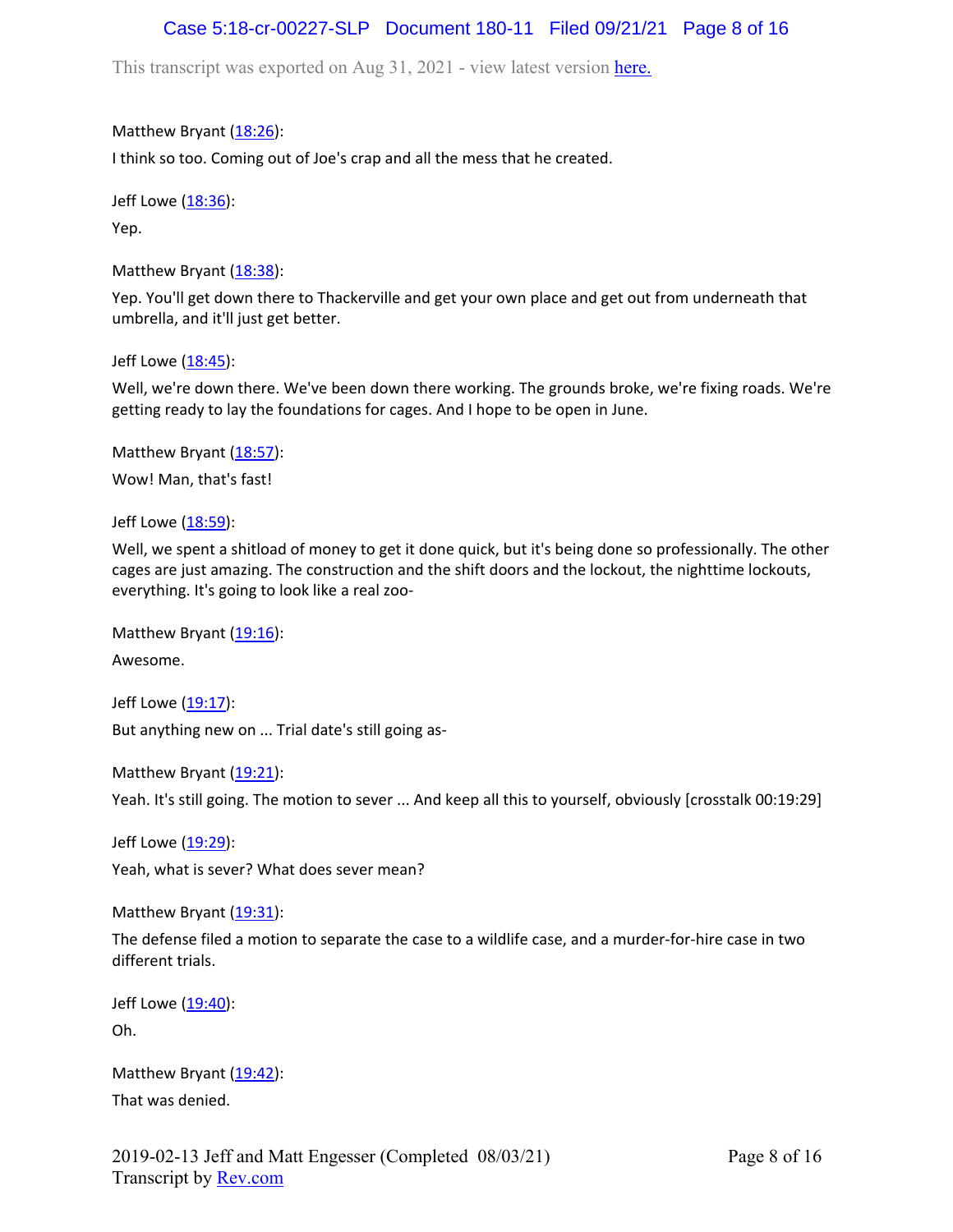## Case 5:18-cr-00227-SLP Document 180-11 Filed 09/21/21 Page 9 of 16

This transcript was exported on Aug 31, 2021 - view latest version [here.](https://www.rev.com/transcript-editor/Edit?token=4mO5ZsIvQHh7vC_JD3HCcVAx43sogecZ4KcDj5SY2EgU0n2j0tv6N0SOYbHFgzid9cJ5dHSW6zKV1BAVKjyK1rloiqE&loadFrom=DocumentHeaderDeepLink)

Jeff Lowe ([19:45](https://www.rev.com/transcript-editor/Edit?token=H6LAPXL5p7Py5awGu3LUkk_MPMaqZyHwSqtRx_wYrwGP_Hc6cK52vKPrttnGo0z0Z58-GoegxW4J6uQuQdCUAsTT5Zc&loadFrom=DocumentDeeplink&ts=1185.14)): Good.

Matthew Bryant  $(19:45)$  $(19:45)$  $(19:45)$ : So it'll all be one trial.

Jeff Lowe ([19:47](https://www.rev.com/transcript-editor/Edit?token=qtYUj0UeFkCl_LUxiKPG06hMk3EkX_tio2gzF1bzEsf_o_T622NdMNF1rME2QDvD2HvRPlzXuUwsEbYaE3xyefbtNoM&loadFrom=DocumentDeeplink&ts=1187.41)):

Oh, good.

Matthew Bryant ([19:47](https://www.rev.com/transcript-editor/Edit?token=UXZfa8r5QlAS7T__hOYB8zx_nMgN1tELm7snnR8OeSdy-iXUFoCs-y02utvaNYwjqt9Eyx_PX7IfXQP0KkFD2o69Hsw&loadFrom=DocumentDeeplink&ts=1187.45)):

And I don't know. I think what they were thinking is that we get some jurors' heartstrings bleeding on shooting those cats and showing pictures of the tiger dig and all that. And they might be prejudicial where we're weak on the murder for hire.

Jeff Lowe ([20:04](https://www.rev.com/transcript-editor/Edit?token=hj90MDgaIIm9sYXtYbf9f9LTJOT1KmmmLi119GAEA3o7kzInyvwtgwXq5JkDvawACWj_WU-Iv-QQOtax2j36v7FS2qc&loadFrom=DocumentDeeplink&ts=1204.41)):

Right. Don't forget, I have a bunch of pictures and video from that day. I know you guys took some, but if you need more, you can have mine.

Matthew Bryant ([20:12](https://www.rev.com/transcript-editor/Edit?token=O9F3x4ffaHGuf4i9wrtU7R1DT5nUf--UFzPH4gaw7tNs-Kw6trzj6wXxvYXxigf4o6hR2A3vR17qvEFs1ZX-6xI_Eb8&loadFrom=DocumentDeeplink&ts=1212.81)):

Yeah. I think we're good. I'm getting close to caught up on everything. I'm going to stop this week and get that stuff from you on Corley. I'll get that. I'll look at that text when I see you this week.

Jeff Lowe ([20:27](https://www.rev.com/transcript-editor/Edit?token=5fTh8u6MWzy7XvCtlflCZ9N9bg_0ygQjQVFHqvGvxOaj7vYDewJswmKQqccopZc110LEk1Yu2SoG6fP19EEnaFNziq4&loadFrom=DocumentDeeplink&ts=1227.68)): All right. Lauren Lowe ([20:28](https://www.rev.com/transcript-editor/Edit?token=BFPBw_1XCJPWms2FOGcG22Z7GRbv60lhYvYpn9e1b8eJW5UcG_h-8VjjLWZ0XrGxYTmTwwDosKiglUGcfViXKSexDSE&loadFrom=DocumentDeeplink&ts=1228.39)): Hey, Matt? Jeff Lowe ([20:29](https://www.rev.com/transcript-editor/Edit?token=iDPtWWThmDS8lgdF6LmKRuao3_EFtV78ipfC7WrrJdirmsIwetuQrlYJwsNvj9QGJO7eIsBzJxU0N6_aO3DRUSc18D4&loadFrom=DocumentDeeplink&ts=1229.59)): Yeah. Lauren Lowe ([20:30](https://www.rev.com/transcript-editor/Edit?token=DvT2QZG1SpKQlFPCWPqffy4kLxKF79X8Ux8e-rOkGsYfM06TnAJMWf3pTbZcTRsVn_9SwV0FoagMmNMqAdW34aTeUKQ&loadFrom=DocumentDeeplink&ts=1230.43)): Have you seen Joe's recent posts about possible suicide? Matthew Bryant ([20:36](https://www.rev.com/transcript-editor/Edit?token=DtD2hZ2wJ71IEO9Iz4QxPDoBjy-VA1kP67R9M5KVho-_MzwiNrkWozqymSwm-g2FBVUuUlNPB7THpiLLGqvp136UeE4&loadFrom=DocumentDeeplink&ts=1236.42)): You're kidding me. Jeff Lowe ([20:37](https://www.rev.com/transcript-editor/Edit?token=XHV-YL_pNoP4EWezUZwBYYxUVwYGU7ThlnfJk1_j-jVFC0przf_R7W-gJnilWQAH5-J-vD-4yg4Wof_dpy4pHKlK0Jw&loadFrom=DocumentDeeplink&ts=1237.28)): No. Lauren Lowe ([20:37](https://www.rev.com/transcript-editor/Edit?token=374lclw7bdprJgWpxOzFjdEBchD-Sx6ZHPXWOpo5oglme-tSPHQjZuyaqasw-c0nfq9arG-oIirghI0pIT0iwBJLDzk&loadFrom=DocumentDeeplink&ts=1237.39)):

No.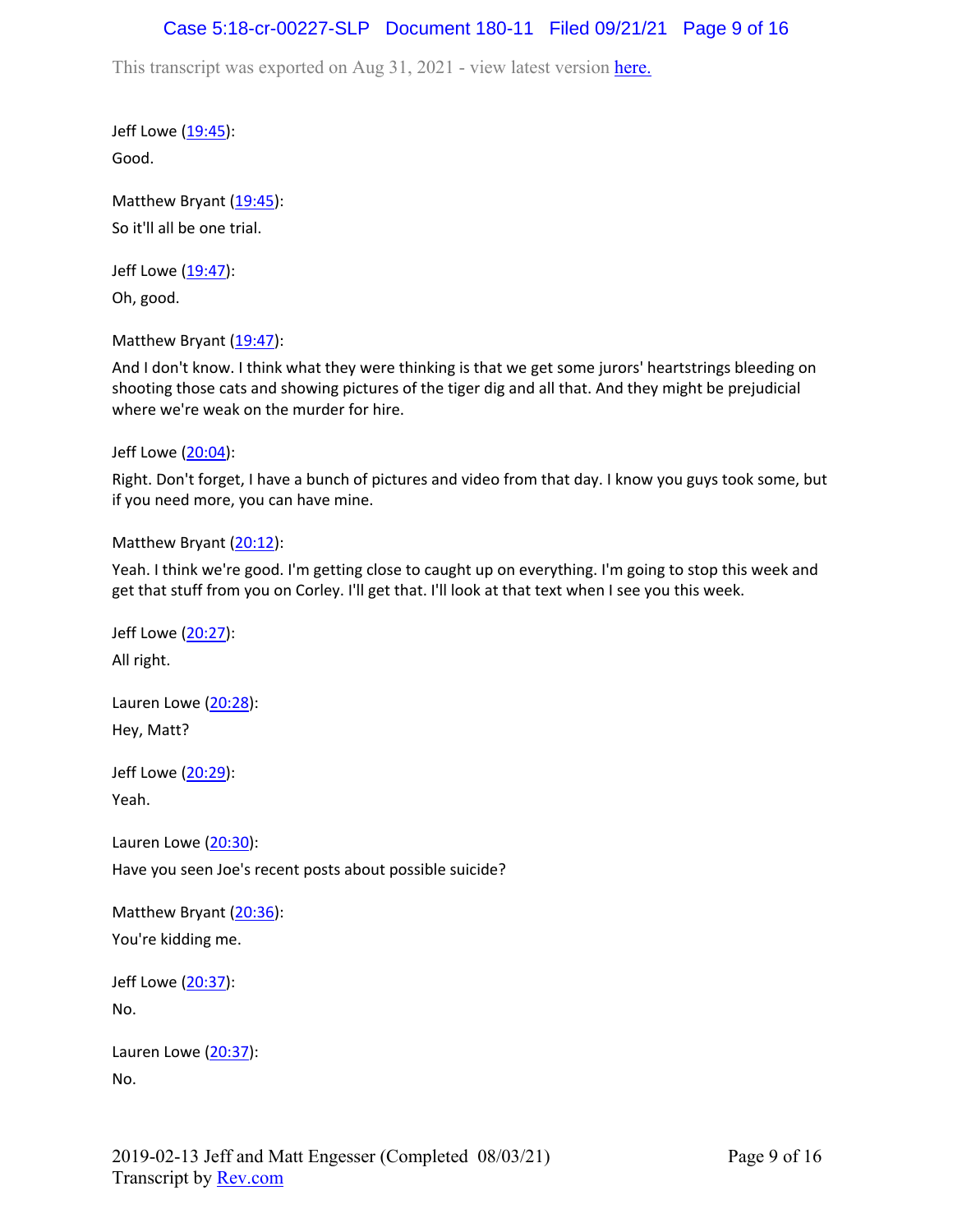# Case 5:18-cr-00227-SLP Document 180-11 Filed 09/21/21 Page 10 of 16

This transcript was exported on Aug 31, 2021 - view latest version [here.](https://www.rev.com/transcript-editor/Edit?token=4mO5ZsIvQHh7vC_JD3HCcVAx43sogecZ4KcDj5SY2EgU0n2j0tv6N0SOYbHFgzid9cJ5dHSW6zKV1BAVKjyK1rloiqE&loadFrom=DocumentHeaderDeepLink)

Jeff Lowe ([20:38](https://www.rev.com/transcript-editor/Edit?token=ySy6sC2rsT5AvsJWAxt3CR68Yc48JA2PGooXZJFGtEjeZikP1voQToFjzJ6IFrOFrAZ5Tvpnt3YVA0R_9VTaVbYmyMI&loadFrom=DocumentDeeplink&ts=1238.59)):

Go look at his posts that if he beats this, he's going to go on and live a happy life with his animals and his husband. And if he doesn't, he's going to watch from up above-

Lauren Lowe ([20:48](https://www.rev.com/transcript-editor/Edit?token=KJJDC3DpL2UYgYVUUE2vPFQ93-0PNNbfKSnt5hZw7mAG1jNpH4IkDMrlDlcdHS0-GCzcYsJe36ANRottY-aWsJ1HKgA&loadFrom=DocumentDeeplink&ts=1248.31)): Up above, yeah.

Matthew Bryant ([20:50](https://www.rev.com/transcript-editor/Edit?token=35tJWWqqiaVhNtCcQxcg0R7gj1ocrpW-WhGgtKkDDLqwgAPwshxmfiarVkOe88yYU1Xcyrs-3BpgQsZ6buiZqCYNa60&loadFrom=DocumentDeeplink&ts=1250.18)): Really?

Lauren Lowe ([20:50](https://www.rev.com/transcript-editor/Edit?token=CzSG6Sy1VrLvR5TX8QxnbJUQcwKhrGZ-ERVgWesdiF6jFdkukUx1P8UivLYnnd52ldlu2RBb7Mxiq_QTm_Nr7yx17vg&loadFrom=DocumentDeeplink&ts=1250.93)): Yeah.

Matthew Bryant ([20:51](https://www.rev.com/transcript-editor/Edit?token=7Vf2jTZeBK2DtwxxbsAAlWrcfDgUnBStJLZrAfyKiGZa79LYtd7SqYxJtZq-wpZMhf-aKOtSETIBj7oDrH8z82U2JFs&loadFrom=DocumentDeeplink&ts=1251.68)): Well. [crosstalk 00:20:54] That'll hurt his-

Jeff Lowe ([20:54](https://www.rev.com/transcript-editor/Edit?token=kJX6ueFSoDKKNbRXmXyyup7aIpmjs4fPaa9v2Bx53aAEwORGCrNGG46xQLlaf94W0G5HVDn_MXrDWRirqHA3-Fodmls&loadFrom=DocumentDeeplink&ts=1254.48)): Yeah. I'm sorry?

Matthew Bryant ([20:55](https://www.rev.com/transcript-editor/Edit?token=2W3vUbQIhseRVVErTJozvBbVOBEyPC8WyKJwOFgRhfM1WXSGmxIisZ51KLmOhoF2DzRlGi88O8IcJKKyaB1Slgt7RV0&loadFrom=DocumentDeeplink&ts=1255.97)):

I was just going to say, that'll hurt his chances to get out.

Jeff Lowe ([20:59](https://www.rev.com/transcript-editor/Edit?token=RnKCmE_QEgt0gJTocP1laNi1LN3SefloznJQI_tCd1gLe85cm30CNDn8STJLwO_n9hdhTd5KIUO2G_5xrfoyrSx6brw&loadFrom=DocumentDeeplink&ts=1259.65)):

Yeah. And he says all of the indictments ... "My team of lawyers and private investigators are working hard to get indictments." I know he's talking about me. He says, "Indictments on all those who framed me," Like, fuck you! "Team of lawyers and investigators." I'm sure the federal government is paying for private investigators to come out and investigate us all.

Matthew Bryant ([21:22](https://www.rev.com/transcript-editor/Edit?token=nOeXkRlx37Q4gNAjWdto5tCEcNZrHSC0ggpYYgFmgA76QZBLFppH0MTE_h5C1YynQ8nxeAx8L3zFbwZe8tDW0CWv_kk&loadFrom=DocumentDeeplink&ts=1282.69)):

Well, maybe they've got to be better than me and Andy, because we couldn't find anything to indict everybody else.

Lauren Lowe  $(21:29)$  $(21:29)$  $(21:29)$ :

Hey, quick question, also. I know you're saying that this might end up being a two-week trial. That doesn't mean we have to be out there the whole two weeks. Right?

Matthew Bryant ([21:39](https://www.rev.com/transcript-editor/Edit?token=yKHHMEuryGxY_VSYfEStX8WP0lracM7ncvsD-SVNzAycZCnUPWdGNJYNAKKQLExEGvAi0sBEdGRkDB_X29H4mPJhUEE&loadFrom=DocumentDeeplink&ts=1299.21)):

No. You're only up there ... Jeff will. You could be up there every day sitting in the audience if you wanted to. But, whoever gets subpoenaed, that's the only day you have to be there.

Lauren Lowe ([21:47](https://www.rev.com/transcript-editor/Edit?token=spcJT28uIOCkhnJLu05ViHdn2asPymddcx_xI_KJGA4-OFJqMaBGeMQOL8GCvsWSG09SyAjLqy4b3znKlyUkYXFp0ow&loadFrom=DocumentDeeplink&ts=1307.01)):

Oh, okay. Good. Great, because that's-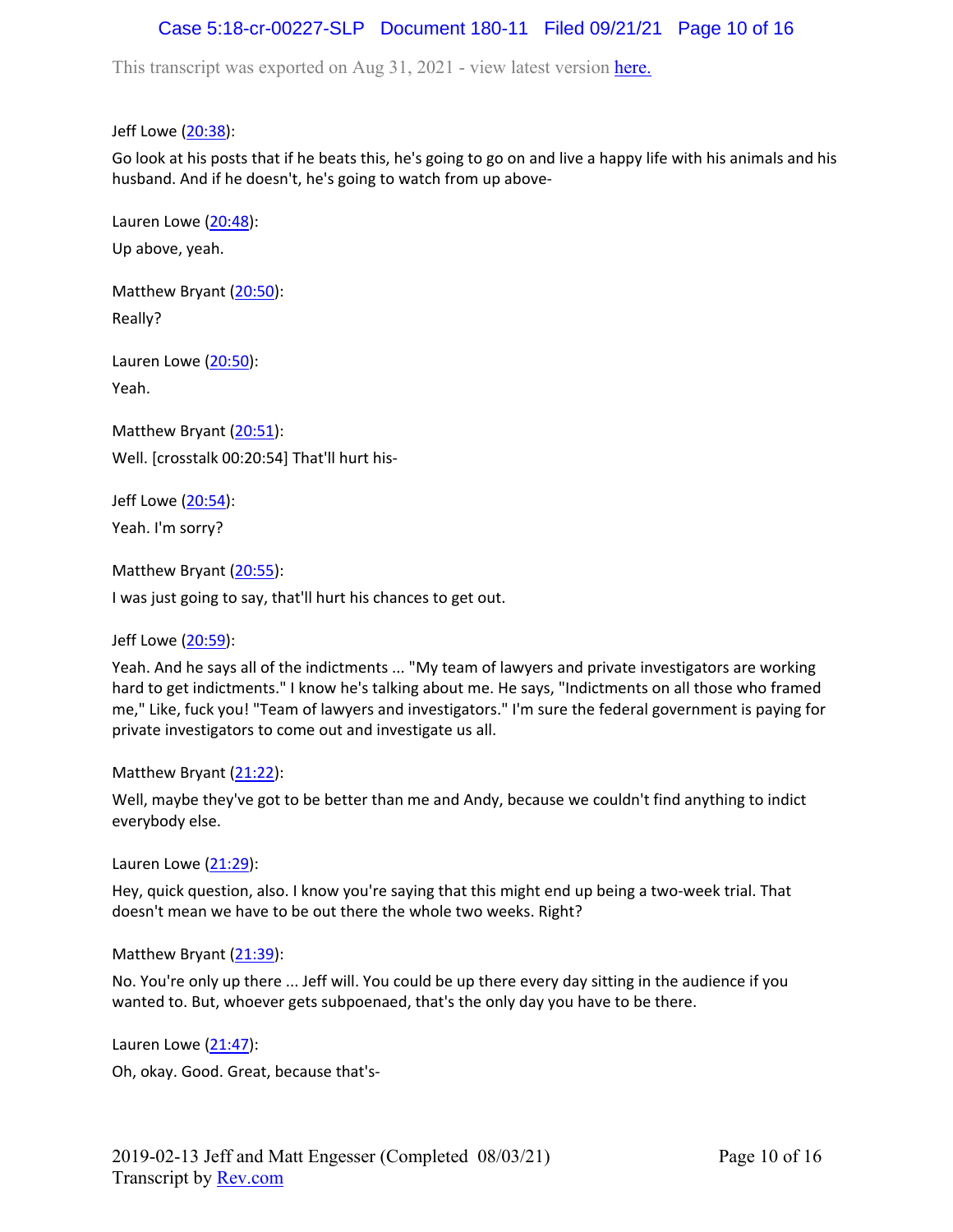### Case 5:18-cr-00227-SLP Document 180-11 Filed 09/21/21 Page 11 of 16

This transcript was exported on Aug 31, 2021 - view latest version [here.](https://www.rev.com/transcript-editor/Edit?token=4mO5ZsIvQHh7vC_JD3HCcVAx43sogecZ4KcDj5SY2EgU0n2j0tv6N0SOYbHFgzid9cJ5dHSW6zKV1BAVKjyK1rloiqE&loadFrom=DocumentHeaderDeepLink)

Jeff Lowe ([21:47](https://www.rev.com/transcript-editor/Edit?token=OcWQeaGUBzmzMDkF2miN-lhmi-Xbx5vBHjvAsCz_np9vQrfERiFANP4qgKK5xAOwY1er3Vw1E1HRpm2ulmWa0w8gxGI&loadFrom=DocumentDeeplink&ts=1307.61)): That's spring break-

Lauren Lowe  $(21:51)$  $(21:51)$  $(21:51)$ : That's spring break weekend.

Jeff Lowe ([21:53](https://www.rev.com/transcript-editor/Edit?token=px_K82fnCB34FCaNSnfjTN65quqiORt7rIVdvhAKEIsVVvZu9V_apg8YIhzejNVpF0_udmVTpaD2KrbvcBvnyuKMmbo&loadFrom=DocumentDeeplink&ts=1313.34)): Spring break starts that day.

Matthew Bryant ([21:55](https://www.rev.com/transcript-editor/Edit?token=8bd-e4DuGIIPODo_ryHpLpfyM4oT-2zRh5dhLbSgbEfQySrAfckqEmELkfzuDZ_oPWS5-GkMRD2O-N-N96zl3AOttqI&loadFrom=DocumentDeeplink&ts=1315.35)):

Yeah. So whatever your subpoena day is ... and since you're that close, it's not like you have to come up and stay the night or something. You'll get a subpoena to testify. Say, Lauren, I know you will. It won't be like Lauren we think it's Wednesday, but we've got two in front of you. We think we can get those tomorrow morning. So it's likely you'll need to be up there Thursday afternoon to testify. You'll come up Thursday morning and just see. And it could be that shit doesn't go right. Somebody goes for a long period of time and everybody will be like, "Well, we couldn't get you in today." We know you start first thing Friday morning.

Jeff Lowe ([22:33](https://www.rev.com/transcript-editor/Edit?token=sZpqB2MNM_tdf4w-IhUm9zkIVFQ-54wPpDms0GVD_aH3kkQ62WszmoQakoHtb3Xs_dyH5LEV8ADyRIBWqZReIB4shHM&loadFrom=DocumentDeeplink&ts=1353.63)): Okay.

Matthew Bryant ([22:35](https://www.rev.com/transcript-editor/Edit?token=FPpWkmbVuo219NtqfVig9QjpMEMMAr0cnCEl_IdQeWRaxQSdCAvM_RQumRQx0iT_tS9awRSsC8gZ6d2JLk31pjqLwTQ&loadFrom=DocumentDeeplink&ts=1355.73)): That's how that all goes.

Jeff Lowe ([22:37](https://www.rev.com/transcript-editor/Edit?token=DIIipKMWDr4AfCl83lMQQoHiJXaN11tzQ3UCoigQBWWKHS046Yf1zqOpa8A4j9kUXLvkIYHfVmfRutFRhLqXDen99Sc&loadFrom=DocumentDeeplink&ts=1357.5)): But she could be subject to recall. Right?

Matthew Bryant ([22:40](https://www.rev.com/transcript-editor/Edit?token=GiFRBTFO8JfPrBdcIHEcI40H95o7B5U7TQOXzI2xluIpl59ituCmCgB3dVgOYbIs8MeuObe_tIylaG75OQN9pN8x6Qc&loadFrom=DocumentDeeplink&ts=1360.79)): No. Once she's done, she's done.

Lauren Lowe ([22:42](https://www.rev.com/transcript-editor/Edit?token=wYJxKBtGxuwsSiuaaHLX3clIYqVtUczFhKgJ3M7J-ZIyHal7Wmpu6JkazqnpgoTtyC6dcv4rcNYcQMx8t2fMPvmdfeE&loadFrom=DocumentDeeplink&ts=1362.19)): Oh! Wonderful.

Jeff Lowe ([22:42](https://www.rev.com/transcript-editor/Edit?token=4UP4rlzYb7ea76R1hCmFIxfVC0UIqMFI091arMQddzugDE4Ib5kOTP5kij0KMVtLK0mgyw7CAtGSFK1ibkaQABmmhH0&loadFrom=DocumentDeeplink&ts=1362.86)): So Joe's attorneys? Once they get up there, they couldn't call her back for cross?

Matthew Bryant ([22:48](https://www.rev.com/transcript-editor/Edit?token=wPNrrFdlq1K6_lNr9d21_j4JhJ7VcR3mvdEiaD4SSC08jG2rSCPtmwlw0CMNwRyDDaxrTdCRP5lRW0-KUoLGVdn6Q_Y&loadFrom=DocumentDeeplink&ts=1368.21)):

Yeah, they get one stab at her to cross. So she testifies, they get to cross, we get to come back and clear it up, and then she's done. Once she's released, you don't get another crack at her.

Jeff Lowe ([23:01](https://www.rev.com/transcript-editor/Edit?token=FEferse57Pi7iFfar3K3qw22sU5qkv4R_Ss6bPovUykLLt3GOrAP2uXxYdHk5qd3vxPxV-CqPZd1BJeo5jg9eMoTX1Q&loadFrom=DocumentDeeplink&ts=1381.54)):

But do you know what somebody told us? I think it was Leanne, our attorney friend. When we gave her the logic, why they weren't going to subpoena me, because they could go down that rabbit hole, she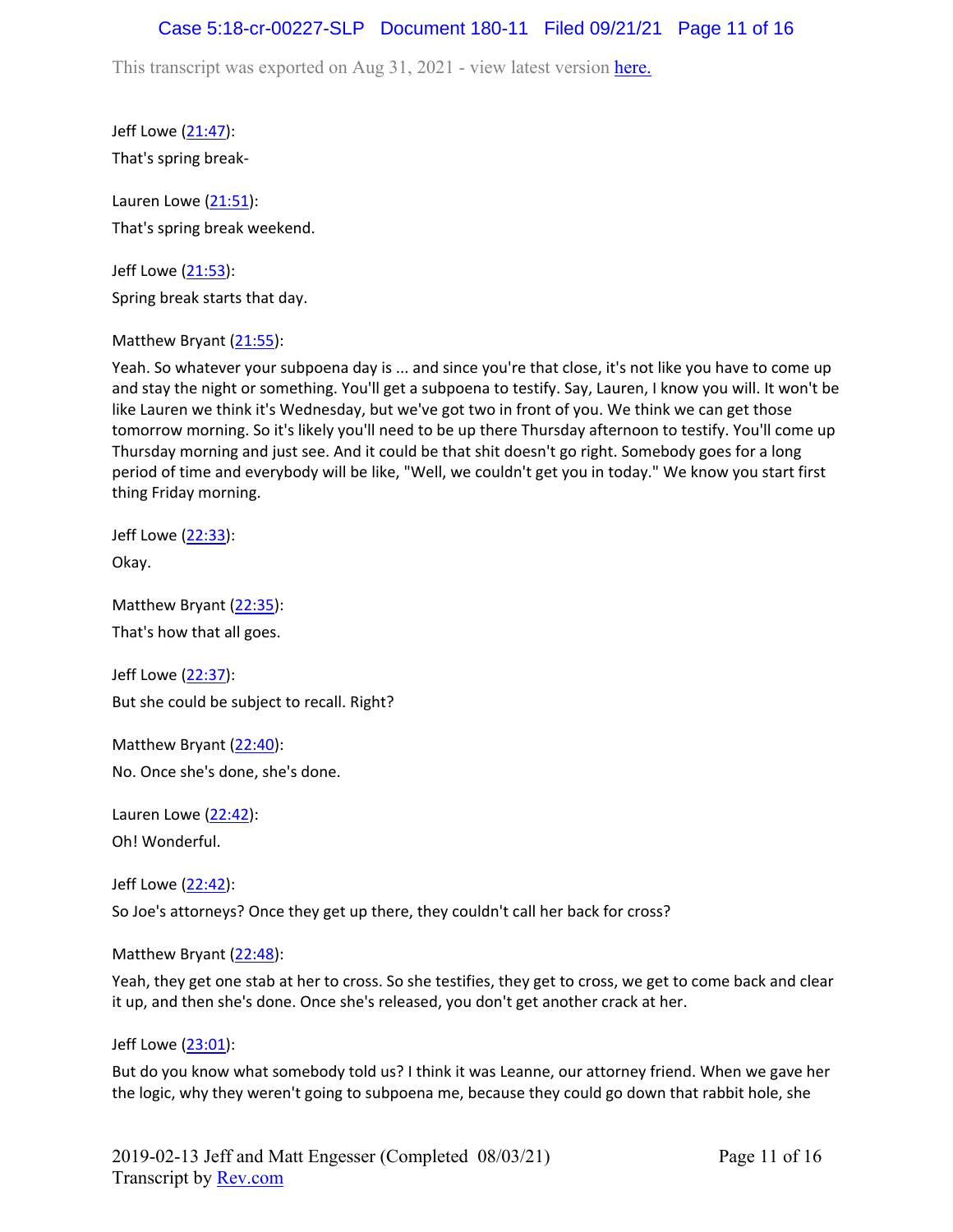# Case 5:18-cr-00227-SLP Document 180-11 Filed 09/21/21 Page 12 of 16

This transcript was exported on Aug 31, 2021 - view latest version [here.](https://www.rev.com/transcript-editor/Edit?token=4mO5ZsIvQHh7vC_JD3HCcVAx43sogecZ4KcDj5SY2EgU0n2j0tv6N0SOYbHFgzid9cJ5dHSW6zKV1BAVKjyK1rloiqE&loadFrom=DocumentHeaderDeepLink)

said that even if the defense calls me, instead of the prosecution, she says they can declare me a hostile witness and ask me anything.

Matthew Bryant ([23:28](https://www.rev.com/transcript-editor/Edit?token=gesyOBZnjAKjdTb8PDugSdvfal5u13_iobbhLNYh2DGNb6QCViFH0Pc9UGxpS62AqLXQhdr-s_JGbE9IhOkvJtgD2eI&loadFrom=DocumentDeeplink&ts=1408.72)): They can try, but they'll have to prove that.

Jeff Lowe ([23:30](https://www.rev.com/transcript-editor/Edit?token=patMofGke85jZ6tRbm2eIr0Ak2SNwniAD1ZvF7BPK4lRPnmS9DiTBSU6yBs0hOPT00iUQOBduXXLIxAcFpMmdl2UUf0&loadFrom=DocumentDeeplink&ts=1410.45)):

Okay.

Matthew Bryant ([23:32](https://www.rev.com/transcript-editor/Edit?token=pxeYDYkYHQhkltlT8xr5SwMr4AYT9IwJL1rtHs9B8fjOUr5eOw-2NZKufweOiQFuDvmR30oGoInBHjgX1PdsQ3KqFrk&loadFrom=DocumentDeeplink&ts=1412.45)):

You just can't get up there and say, "We're going to call him a hostile witness." They're going to want to know why.

Jeff Lowe ([23:37](https://www.rev.com/transcript-editor/Edit?token=i8PkRPRu87ibjK0hCAhfxsN-VuUD1nqIt5apgXb8aEn8Yhi9BGN-0n0W1km3PA-qwR2TJBUCi9Q2DUpi25WMHzmx8x4&loadFrom=DocumentDeeplink&ts=1417.44)):

Okay.

Matthew Bryant ([23:38](https://www.rev.com/transcript-editor/Edit?token=A-gLVvxyGDb20UQBbpr83u8jiJKgzZh2tLyrqq2-QDmX1HFy-xGMiYoY0j1BoUznNwlM0V3DOXvClW-pwLM_WoLj6TQ&loadFrom=DocumentDeeplink&ts=1418.96)):

And the defense will have to prove why they think you're a hostile witness. And then wherever it goes ... And Jeff, you're in the situation more so than Lauren and probably Glover to a degree, and probably Garrettson to a degree. If the prosecution brings you on, defense is going to try to tear you apart.

Jeff Lowe ([24:04](https://www.rev.com/transcript-editor/Edit?token=lez2IE7HfHiHW0Uj0Tbd8lXVLSGzeHQn0KPwitfsSxXhgIyYgDf4SJysN76Ju5M_0hmDYOdxsMkBBF3pgXkMTIs5Yxw&loadFrom=DocumentDeeplink&ts=1444.04)):

Right.

Matthew Bryant ([24:05](https://www.rev.com/transcript-editor/Edit?token=tRS2pW18C0eAPCWH1qlqZqXjAATdXAVUbNqU_b0GXAMYJRxZHh0PoZ7ARkB3MhEuRzVOwex6Ta7w3J60qKU-EieSEwQ&loadFrom=DocumentDeeplink&ts=1445.34)):

If defense brings you on, even as a hostile witness, they're going to try to break you apart. But the good thing about that is Amanda gets the second word to heal anything.

Jeff Lowe ([24:16](https://www.rev.com/transcript-editor/Edit?token=Tjo2Z4Elzkyykg6nM3gHtTMlXr1oZn7lAoynRmGlSIh1qHcNFqcDM7xoQVy2gRPJLmqPkdaToufzIQuVtEmj26E2B4A&loadFrom=DocumentDeeplink&ts=1456.98)): Okay.

Matthew Bryant ([24:21](https://www.rev.com/transcript-editor/Edit?token=VG4p0lew3kcAKJWQ16Fr5_4RJ10-BHXaupoon3_G0ib6w8yPgoNPCkBMCu-yZIB9fCMyWqAZTcUGBvZw46aS04ekR54&loadFrom=DocumentDeeplink&ts=1461.83)): You know what I mean?

Jeff Lowe ([24:22](https://www.rev.com/transcript-editor/Edit?token=rLGnAYS5ohdkS3cwe8Wl16rMCQyKX3KtqTerM7DLaTOFx6z8KOytJFchmA3dYKkxI3DtS9Y2EraFWuob_TkLu45Mv-8&loadFrom=DocumentDeeplink&ts=1462.43)):

Right, exactly. Yeah. She gets to fix whatever she thinks is prejudicial or ...

Matthew Bryant ([24:27](https://www.rev.com/transcript-editor/Edit?token=vRavm4DFPZSQT17iNbrnzng90zda4ULFvrZNZ-bADd1AEvCpD5BBfqJvi2hXoaCNG5g5gOzY8Bi7Dv5MOGOFZ0CvAAc&loadFrom=DocumentDeeplink&ts=1467.2)):

Right. So that's what it'll be. And they'll try. I don't know for sure, but I think there'll be like ... On Lauren, they'll try to be like, "You did everything your husband told you to do. And your husband was in cahoots and trying to do this and sabotage Joe and set him up," And Lauren will be like, "I don't know what you're talking about."

Jeff Lowe ([24:46](https://www.rev.com/transcript-editor/Edit?token=lCYR6rxTu-D3N3T-4kTcoZ5GVgr6ivrhbSPP7AAEy-HuE6ORwj781CqHipjEvFbqE-pXhhwVOlQtwj-DeL5uea3o-r4&loadFrom=DocumentDeeplink&ts=1486.69)):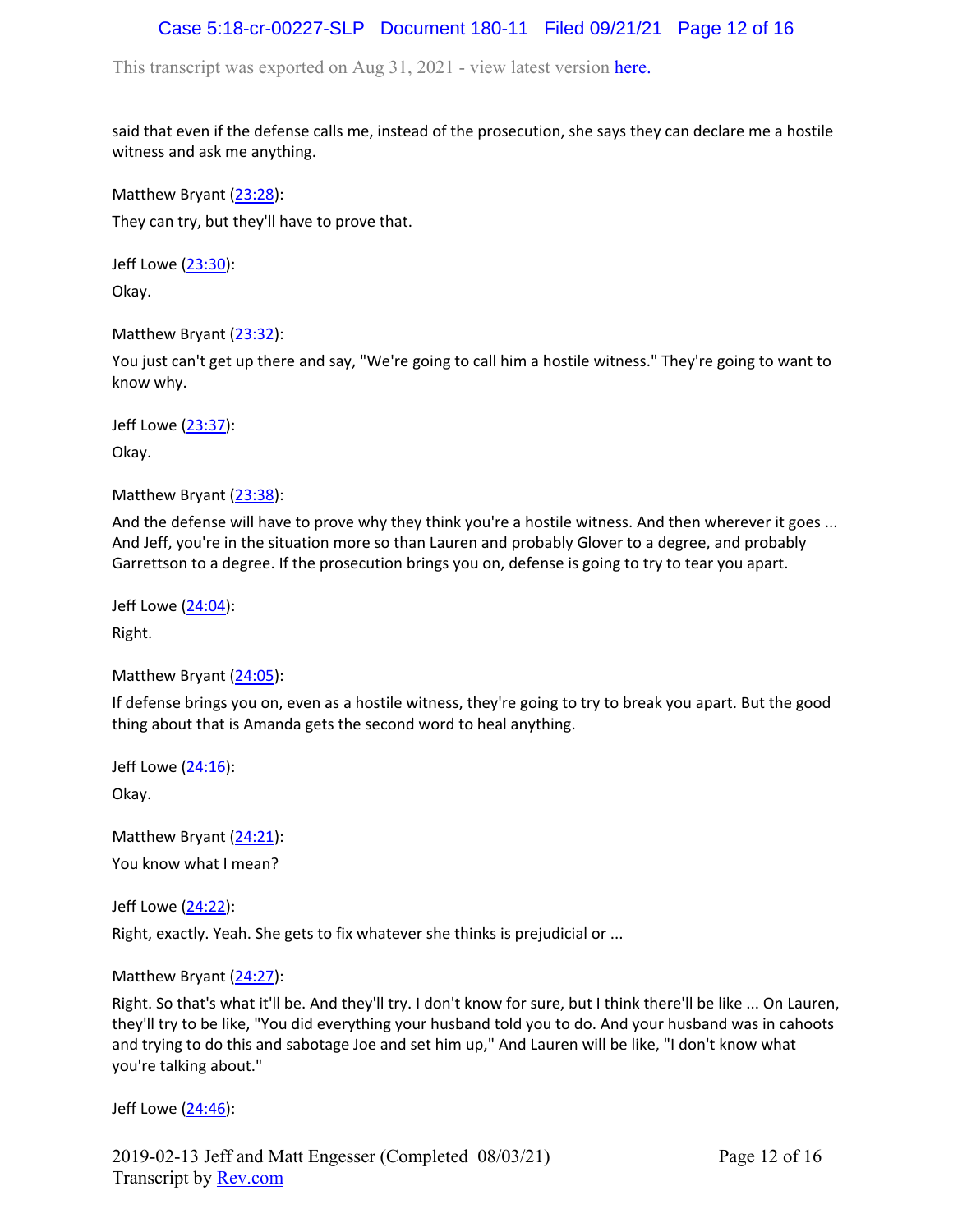## Case 5:18-cr-00227-SLP Document 180-11 Filed 09/21/21 Page 13 of 16

This transcript was exported on Aug 31, 2021 - view latest version [here.](https://www.rev.com/transcript-editor/Edit?token=4mO5ZsIvQHh7vC_JD3HCcVAx43sogecZ4KcDj5SY2EgU0n2j0tv6N0SOYbHFgzid9cJ5dHSW6zKV1BAVKjyK1rloiqE&loadFrom=DocumentHeaderDeepLink)

They don't know her very well.

Matthew Bryant ([24:49](https://www.rev.com/transcript-editor/Edit?token=UAoNvZhJTowBZqdy9C1evlfLuDXqdiAg4d5x92fimiOML4Sz4BkelCSyHVNsyCU6cTyYvurkF3B_EQJFOaHBhWA2ck8&loadFrom=DocumentDeeplink&ts=1489.31)):

Yeah. She says, "I'm my own woman. I do what I want to. [Crosstalk 00:24:54]. Yeah. All, good. Well, I think you have an advocate for you with Bob. Just always remember, even when it's frustrating and it angers you, be hat in hand. Because once you get the reputation of being hostile with USDA, [crosstalk 00:25:14] they will not do anything to help you out.

Jeff Lowe ([25:18](https://www.rev.com/transcript-editor/Edit?token=KjHsQi2d3nie1RlmbQarYLmFKz54WFrFHbA0nhlNo9Z4HwHKnf9IzlZzS82GI1IwqVrx__lCKGlrh4npn3k6Ov18AGM&loadFrom=DocumentDeeplink&ts=1518.66)):

Right. And that's what Bonnie always said, because she says, you can record these inspections. She says, but if you do, she says, we don't have the leeway to cut you as much slack. She says that, "If we see a violation and we don't call you on it or write you up," she says, "then we're not doing our job." So we actually record the part when she's going through the paperwork, but we don't record the walk around, just out of the request. But ...

### Matthew Bryant ([25:53](https://www.rev.com/transcript-editor/Edit?token=An_JVaRbU0wNfO3abAA12NNrxbr07hz7lYu2c4a94B8AK7Gt4MfUCYymO5foshUegtAboFO4DMATcvHJGAE1-vEPp7Y&loadFrom=DocumentDeeplink&ts=1553.02)):

Yeah, well sounds good. You all be good and I'll holler out some time this week, and, like I said, it'll take a while. We'll see where this goes. I don't know. I've been doing this 30-something years. I just don't see ... It sounds to me like they're looking for something that they don't have yet.

Jeff Lowe ([26:10](https://www.rev.com/transcript-editor/Edit?token=qInjAZNwUTm1frD94iXv-EooDv3BnhdY2cz9GE7aZ4ZXAOdgSLlipNC8yCr7te6t1mcPqAOEkSFJj2oQ5DysUs2T314&loadFrom=DocumentDeeplink&ts=1570.83)):

Well, it's always hard to get 12 people to agree on any damn thing. But I think-

Matthew Bryant ([26:20](https://www.rev.com/transcript-editor/Edit?token=19varPVoaF6DSGLXSosWdljCUXhyt--PS7awtLw8NDKAK1849wHRtzFI11P7OgOISz5RiJRFASCVI9KEW0WHf6YR_dE&loadFrom=DocumentDeeplink&ts=1580.69)):

I was talking about you and USDA.

Jeff Lowe ([26:24](https://www.rev.com/transcript-editor/Edit?token=PT0lJ_lAghGm6JKrLuY7oMzs1TUhMuLa2gOBO7pk5d_9zK3JNA-viiHUOMtHbxc9K1kHvgM3RBvUeg0rs_yLCN6KWNc&loadFrom=DocumentDeeplink&ts=1584.29)):

Oh yeah. Well, I'm talking about with you and Joe. From a layman's viewpoint, I would not want to be him for any amount of money. You know what? I think you got him dead to rights. So ...

Matthew Bryant ([26:42](https://www.rev.com/transcript-editor/Edit?token=bGzZIpMXH5hb5gBuHLNJqlGvWdel0C8Kuq_FClrjQK4gfVLnJa5dnnVxRLJbnyFGoYVhrZAbkeut6jfmR9OFai6Thfc&loadFrom=DocumentDeeplink&ts=1602.22)):

I think we have a strong case. We got some holes in some stuff and we'll have to see how much they try to exploit it, but-

Jeff Lowe ([26:47](https://www.rev.com/transcript-editor/Edit?token=XoZ6rqwIekuQ8WHtiG8ufHtoojFqYaiFSziq3H5Y4s0LXG6wT0IzHpU-hheseqZPqkxpIw88tOSHAYDyjPDqo5cdyxs&loadFrom=DocumentDeeplink&ts=1607.62)):

What do you think your holes are, though? You got him-

Matthew Bryant ([26:52](https://www.rev.com/transcript-editor/Edit?token=byTJENqxJfKlGOGgX8r6llA-RT4AgGNO8NxBIi1hUZjwaNfu_8_NUGXxjMY7LF5YImo7RujqfxcKZ545ZifBygHSlIw&loadFrom=DocumentDeeplink&ts=1612.04)):

Glover.

Jeff Lowe ([26:55](https://www.rev.com/transcript-editor/Edit?token=W1BICOsucNMW_SGDs2jEtVEOYpDhP4ngXCM3FN4bTZlv5DXGSIblxSSBsYi4Q2j1oDFx5HzjPbjtKccdVsrddFIDfQc&loadFrom=DocumentDeeplink&ts=1615.17)): Yeah, he is a fucktard.

Matthew Bryant ([26:58](https://www.rev.com/transcript-editor/Edit?token=wV9iMSke7Q2ip_z_nU3SdE5HzJTUKEG6xWr7hJK2rZPIdeSgEOMgPSq394dQT1t7I2ouATzNlndTWBZHg3X7KMaJC4I&loadFrom=DocumentDeeplink&ts=1618.7)):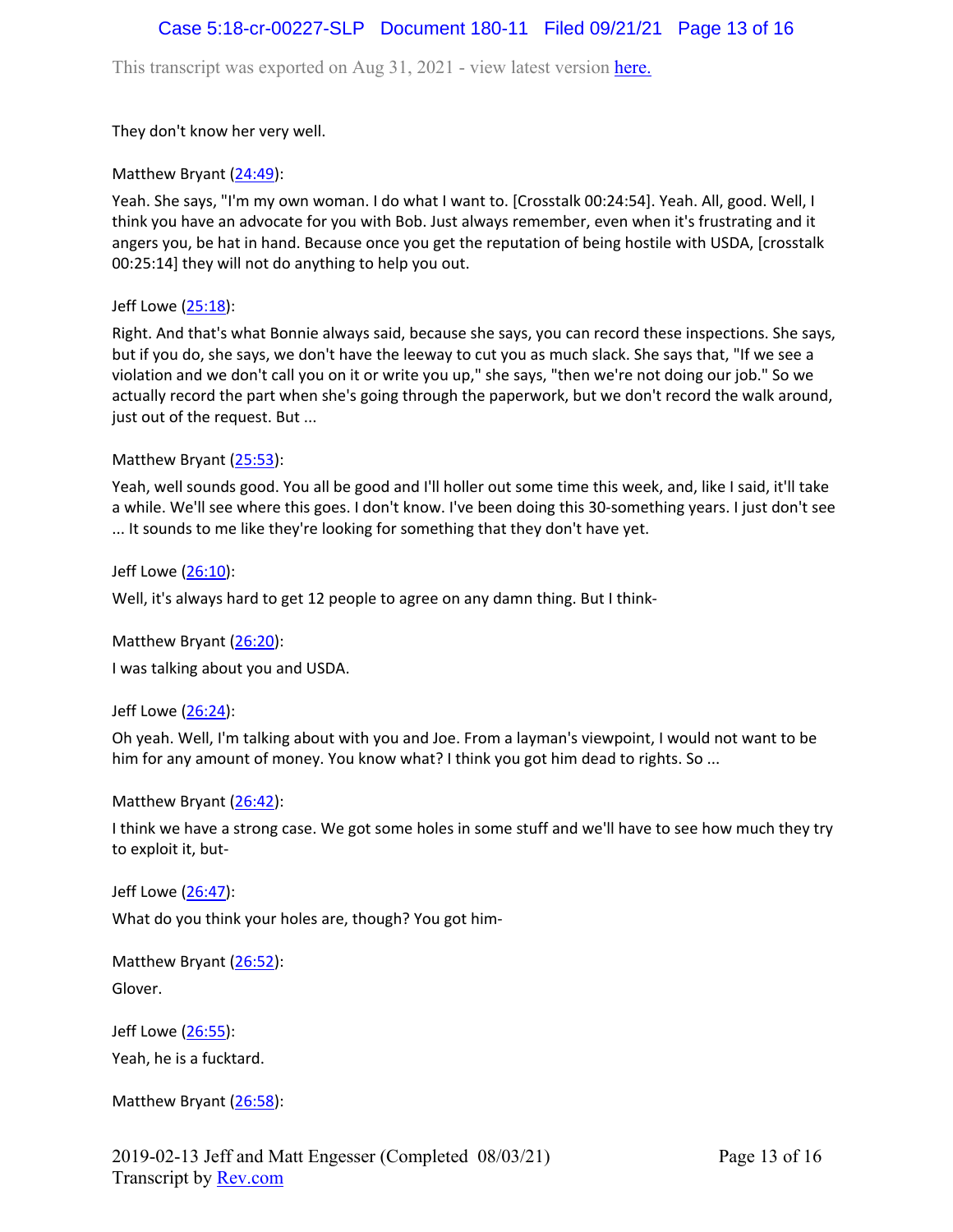## Case 5:18-cr-00227-SLP Document 180-11 Filed 09/21/21 Page 14 of 16

This transcript was exported on Aug 31, 2021 - view latest version [here.](https://www.rev.com/transcript-editor/Edit?token=4mO5ZsIvQHh7vC_JD3HCcVAx43sogecZ4KcDj5SY2EgU0n2j0tv6N0SOYbHFgzid9cJ5dHSW6zKV1BAVKjyK1rloiqE&loadFrom=DocumentHeaderDeepLink)

The whole money exchanging hands. The only witness is Glover.

Jeff Lowe ([27:01](https://www.rev.com/transcript-editor/Edit?token=SYpEd_XMlAPPlBhbf5RihXdl2gMorb5nyKiBZaJMeTm_JnZYerNfoRjBSM9a23JF4lE5ftr1iK1ulvdHwqCJg6Hg3Ww&loadFrom=DocumentDeeplink&ts=1621.86)): Huh.

Lauren Lowe  $(27:01)$  $(27:01)$  $(27:01)$ : Mm (affirmative).

Jeff Lowe ([27:06](https://www.rev.com/transcript-editor/Edit?token=RrZ-OcBZVL-NzQa4D8EZcNiN0ydtdGX38FBK62Fv4jpf37NQxTSJW0L1j7Z067LcnTkm_IwcEy_QXmfks0ohkzhCjBc&loadFrom=DocumentDeeplink&ts=1626.39)):

But Glover, you can check his bank account from back then, and you could see that he was broke. So how did he get the money to go to Florida and live it up for a month?

Matthew Bryant ([27:18](https://www.rev.com/transcript-editor/Edit?token=BGS7WBI3sOGxjtXHaRcU65Ybr8PUjNTJxFxbqTGbZl-0yudMPuqGSVdqgVeW0jAvWSVRZ4_6NsbZX2S7swU7JaYATo0&loadFrom=DocumentDeeplink&ts=1638.97)): Well, yeah. No, but we'll try on that.

Jeff Lowe ([27:20](https://www.rev.com/transcript-editor/Edit?token=XwoWHdN6CYiFk4Aij1hiqjtC2YA2SlCkK0nBTYOAZ91AlnZuhtYju07NB7B1A7DUigsqnU9joyML6GsUEfi2dFINGwU&loadFrom=DocumentDeeplink&ts=1640.79)):

And if you could get Joe's goddam phone and dump it, you'd see probably him and Glover talking. I don't know. Maybe he didn't, he might be smarter than that.

Matthew Bryant ([27:28](https://www.rev.com/transcript-editor/Edit?token=blxb8dV-5ySZqFTQFV0R_zR3zjikNp_GyJml5tRvxwHnb2tsYpaROE29dtjEcarn9wq9vlRUN3MYohC2dTMZD-NMTvM&loadFrom=DocumentDeeplink&ts=1648.95)): I tell you what I'd like to have his phone for.

Jeff Lowe ([27:28](https://www.rev.com/transcript-editor/Edit?token=eIaB3s7xg4pl9pgEVRTh3RK-j4Gp-WMagS2UIEgFx7vK2BAUVhFwpnYe0P68ycraN_hfOyBhdnKSDBk1dng1f0LsT18&loadFrom=DocumentDeeplink&ts=1648.95)):

Cub sales.

Matthew Bryant ([27:29](https://www.rev.com/transcript-editor/Edit?token=9NoFJg4ReXOSFL7mQdkx-t0ZwJHpxFyFOlzOeJ5Tt0BoEnC9suTZb2Np5n5cCOmNbp_l9R-rFRXJu9P6C04QN4XntrA&loadFrom=DocumentDeeplink&ts=1649.24)): I'd like to have his phone to see who in the hell it was that showed up that day, that got that liger.

Jeff Lowe ([27:38](https://www.rev.com/transcript-editor/Edit?token=h-x08vr1Ary6u7FUe-bXGC960SAgKub5dX-C-xSheu5voTILJY6srVW4TZOaVj540CX0PyKj-4AR_fSPD6Gs3eywDdc&loadFrom=DocumentDeeplink&ts=1658.52)): Yeah. Yep. I've thought about that many a time.

Lauren Lowe  $(27:40)$  $(27:40)$  $(27:40)$ : Which liger?

Jeff Lowe ([27:42](https://www.rev.com/transcript-editor/Edit?token=2f1TrMOoUdUj9hPRSsTvw5Tp_7sP4s72vMJaPbWOQtLfrhPrV-rP-oZ3ios3vvojFRm9Yy36248jx_z_fp_EaF1DnlA&loadFrom=DocumentDeeplink&ts=1662.69)): On Thanksgiving.

Matthew Bryant ([27:43](https://www.rev.com/transcript-editor/Edit?token=gqRl31GS9Vk_4PO9ogEAcJ1UhgOzefUQSC5LD_3Mf6c7TZ2QDcIaXZ0z6dRf1rCSHb24KcOYDX3PR5k-vvBFH0cIdyE&loadFrom=DocumentDeeplink&ts=1663.23)): The one [crosstalk 00:27:46].

Lauren Lowe ([27:43](https://www.rev.com/transcript-editor/Edit?token=aAO0SpBPNRurdnHxpCgQI6B3oRqkkIut7nT-MEB583kw8tX-bh7vTjYPKnGLTUbyPJCX0OUqMWmarNVrMYDBR3kbCow&loadFrom=DocumentDeeplink&ts=1663.25)): Oh.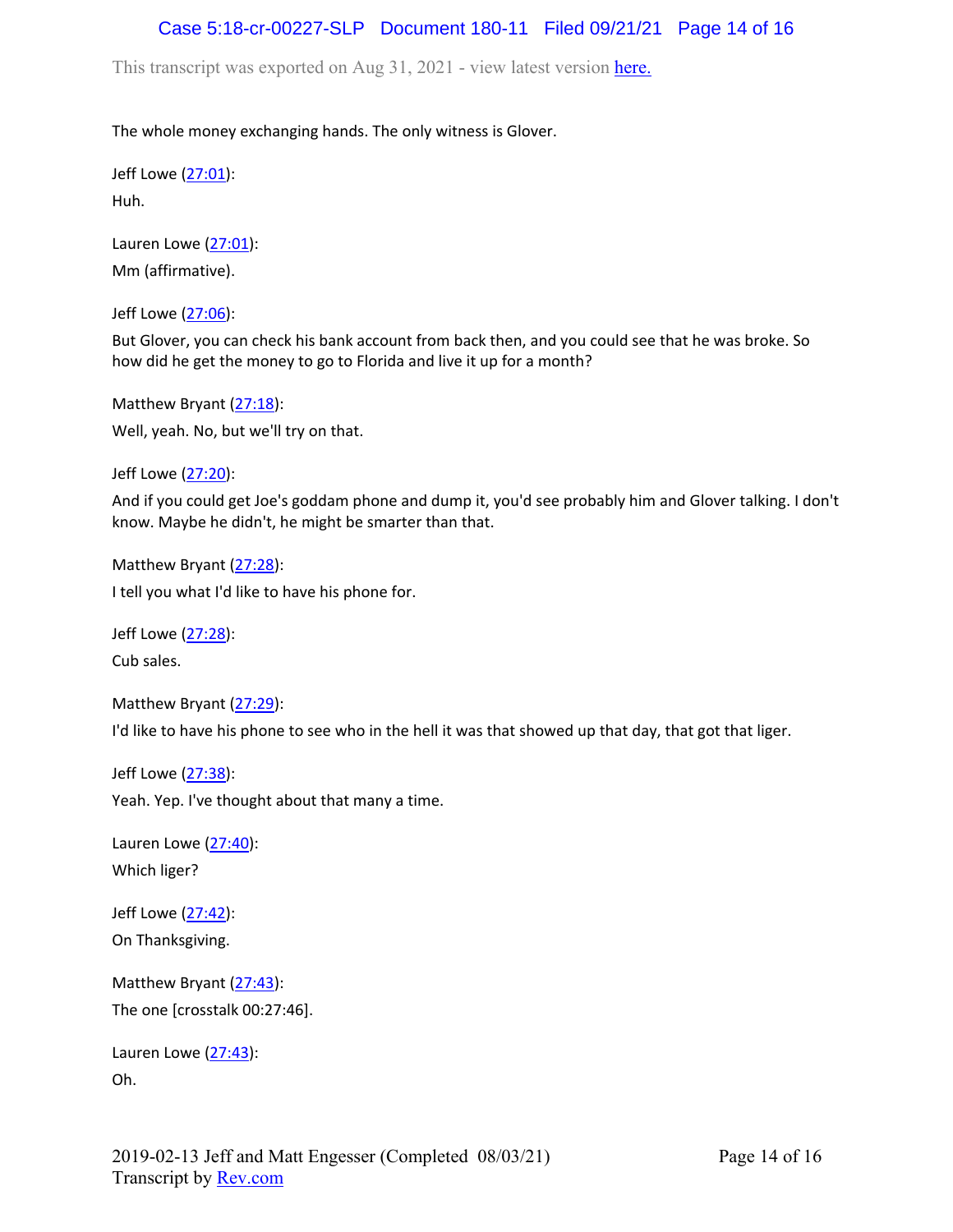## Case 5:18-cr-00227-SLP Document 180-11 Filed 09/21/21 Page 15 of 16

This transcript was exported on Aug 31, 2021 - view latest version [here.](https://www.rev.com/transcript-editor/Edit?token=4mO5ZsIvQHh7vC_JD3HCcVAx43sogecZ4KcDj5SY2EgU0n2j0tv6N0SOYbHFgzid9cJ5dHSW6zKV1BAVKjyK1rloiqE&loadFrom=DocumentHeaderDeepLink)

Jeff Lowe ([27:46](https://www.rev.com/transcript-editor/Edit?token=ofjXUt0FEgEZAmOBXw9-RW8V349lzOThZeX7COopzEXSuXqa2RLfQ1T2GY4VrdBL3TWDV1FqGePWG-0K_Ak7Etu4PWk&loadFrom=DocumentDeeplink&ts=1666)): Engesser. Yeah.

Matthew Bryant ([27:46](https://www.rev.com/transcript-editor/Edit?token=-kPzZqFh7WJku-LSjZmtbJPGPg2UGTE3dG6DmmoWBGV6TyJMSItviIN8_dInHyp27VsJ-kOpspejQB6I0pvyP5ja7sE&loadFrom=DocumentDeeplink&ts=1666)): And I don't believe it was Engesser.

Jeff Lowe ([27:46](https://www.rev.com/transcript-editor/Edit?token=rmUhrJrABvx8LOITchC-X76PEJDfbg0Z_7_ZmVZtusqBevnaDgGxArctgoHZhjy6xPnsiEsyNw7B8psowzVaEsIdMMY&loadFrom=DocumentDeeplink&ts=1666)): Huh. Well-

Matthew Bryant ([27:54](https://www.rev.com/transcript-editor/Edit?token=vB5FaYTYosemTClfXqoefUr5DtU5pHEYtAuhTMH3tws1BAEuJeW_xksZePB06l_O09NvV0cvchuX4Ufck3vRiYMnHHY&loadFrom=DocumentDeeplink&ts=1674.42)):

Engesser spilled his guts and told me about cub sales and money and wire transfers that I knew nothing about. And he said that day was not me.

Jeff Lowe ([28:02](https://www.rev.com/transcript-editor/Edit?token=P5ch5VzZ7puQ3krz8gb7booVtzFs_CY-2m0gWpYVfTnSY0kl0niqv-ZM1aVvtazLN0PjaK6beD1xH6STI3YNkdBP6dg&loadFrom=DocumentDeeplink&ts=1682.12)):

Huh. Aren't there a lot more cub sales that you can prove? I can help you prove more.

Matthew Bryant ([28:07](https://www.rev.com/transcript-editor/Edit?token=sW66HMFoGXSbE3lxExnam8y_pW2Tc7QeLD_B_gl12-uwpiWnPuMZBHnM8aZMpz8a6dF7y8AfVyYadWXVUcPj7mAaxQk&loadFrom=DocumentDeeplink&ts=1687.89)):

Yeah, we can. But that's what we indicted. That's what we can prove at the time.

Jeff Lowe ([28:11](https://www.rev.com/transcript-editor/Edit?token=P1xErD3y4pmGsWzPyGDc7KfflR_00bCG1OPOrSCjuIyk5ZIVUDQUIOMvl-UcYVWskziwVZGO2aZMq1XfVm5mMFpGF2w&loadFrom=DocumentDeeplink&ts=1691.31)): Okay.

Matthew Bryant ([28:12](https://www.rev.com/transcript-editor/Edit?token=Rs0UAoLw1Zondyood42QfuZ-XKI1KUpmohtphsv8DgnaOe3doxnZBACLpT8KE3wKvqWuwwZhfiqfO1ee_5rPy7wC0JQ&loadFrom=DocumentDeeplink&ts=1692.68)): We'll use all the others as-

Jeff Lowe ([28:17](https://www.rev.com/transcript-editor/Edit?token=S46obOXLEszhRB4ejgr6b72_GM9J8aUxofRwYfTA1t1MkzHq4yuBWP_J4_6COFEU4G71bYmFAI2HUJL-_WHVK2SEPD0&loadFrom=DocumentDeeplink&ts=1697.39)): So they will be brought up?

Matthew Bryant ([28:19](https://www.rev.com/transcript-editor/Edit?token=fEJVpWlUAYb6zSaslVsSKDzuL4l1uNB_iaubLpdg0CLVj6thVdusPvuHpl72O6kKOVRejV_Gg2OSBK59TgfXYIB5r5k&loadFrom=DocumentDeeplink&ts=1699.01)):

They would be brought up. And sentencing is similar conduct. These aren't the only times he's done it. This was what we've charged him with. Look at all this other similar conduct. So if they have a range to go from, ... I'll just pick a number, one year to five years and you show all the other similar conduct, they're going to lean more towards the five years.

Jeff Lowe ([28:39](https://www.rev.com/transcript-editor/Edit?token=ftAluHXoOh0EFbcSUCP5-VBMR-Vu8W3BHLna_2d4tEHHY1Y4MNkTAlIb_UZ8_IxbXoDIPm0Y7_2KfRc0biSBoPQG5w8&loadFrom=DocumentDeeplink&ts=1719.15)): Right. Sentencing enhancements, is that what they call it?

Matthew Bryant ([28:42](https://www.rev.com/transcript-editor/Edit?token=FhlGm4H-hNQQvEPjsbyfoVNPH2sKnFK4o-b4eK5V7yn3dL7xqJlcB2nWEaxU7poHSzBK-3fqhE5A5pHL--CR9qbmlpw&loadFrom=DocumentDeeplink&ts=1722.81)): Something like that.

Jeff Lowe ([28:43](https://www.rev.com/transcript-editor/Edit?token=v9zgtMNH4Pds8-kgoFnMmIT7Ovzolx86-jOy0PHaq49p2UBUsr73ynGRBCL-7GiAZDkhgIIjxFvYzwqiRSUWp0u10Kw&loadFrom=DocumentDeeplink&ts=1723.49)): Yeah. All right, buddy.